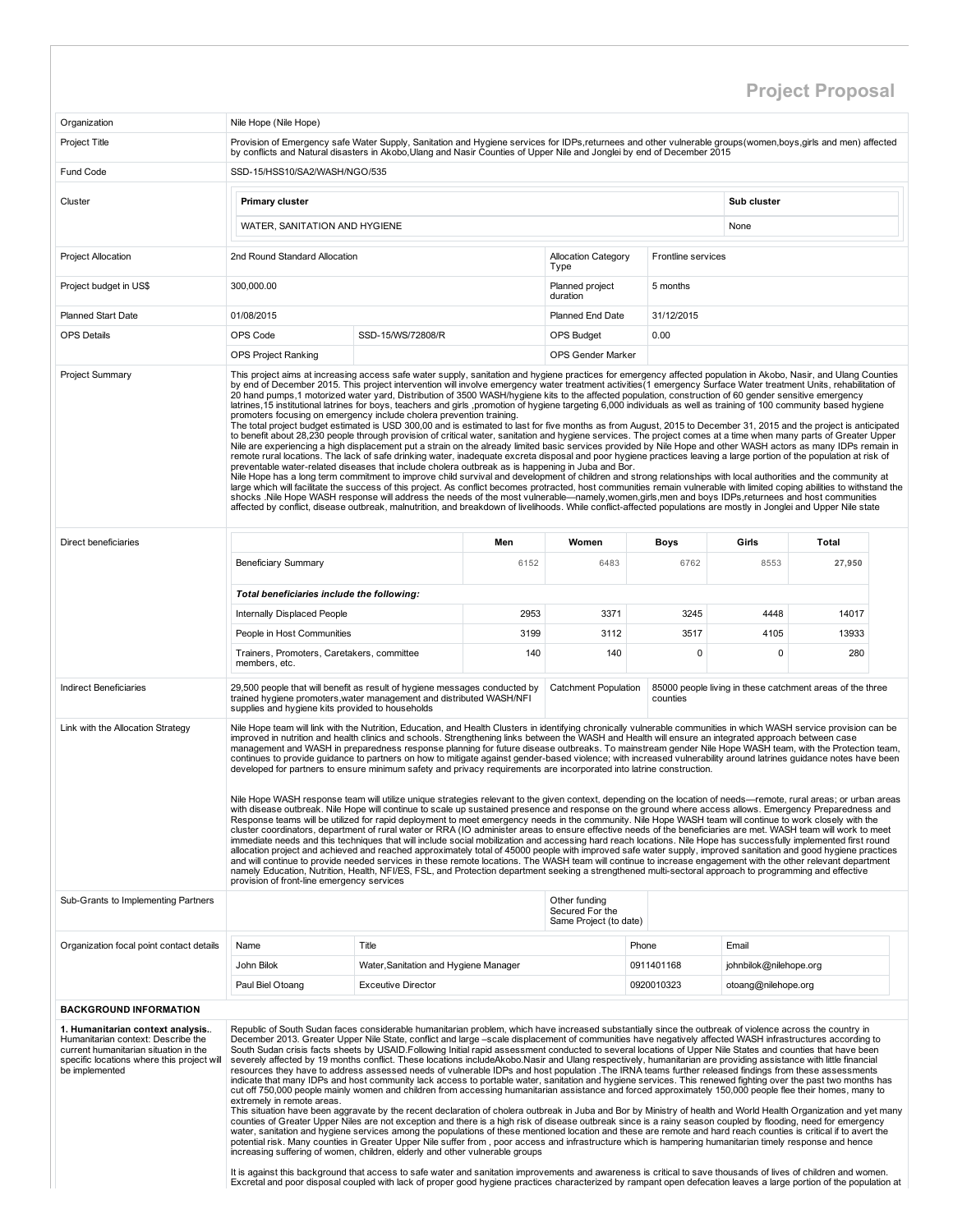|                                                                                                                                                                                                                                                                                                                                                                                  | high risk of preventable water related diseases such as diarrhoea. Nile Hope will ensure that women, men, girls and boys are consulted in the decision making<br>affected have equal access to safe water supply, sanitation and hygiene services to prevent potential public health risk as a result of using unprotected water<br>sources poor sanitation and hygiene practices.<br>The focus will be on of emergency existing water facilities (boreholes, motorized boreholes, emergency water treatment units) and sanitation facilities and reinforce<br>with emergency targeted hygiene promotion, distribution of water purification and treatment using various methods, distribution of emergency WASH/NFI and<br>hygiene emergency hygiene promotion that will focus on emergency water supply, sanitation and hygiene promotion activities to reduce the risks of increased<br>WASH related morbidity and mortality death delivery to the affected community through mobilization and sensitization, rehabilitation and of broken hand pumps,<br>construction of emergency communal and institutional latrines gender sensitive latrine at health facilities and at the schools, training of hygiene promoters<br>segregated by gender, refresher training for water user committees, training of teachers on School WASH activities focusing on best WASH practices. Lack of<br>improved safe water supply, sanitation and limited knowledge of hygiene practices among the host and IDPs population characterized by wide spread of open<br>defecation. Nile Hope WASH response will focus on counties in like Akobo, Fangak, Pigi, Nasir, Ulang and Leer respectively that are in IPC levels 3 (crisis), 4<br>(emergency), and 5 (famine. Nutrition surveys and screening conducted in several counties of Greater Upper Nile between April and July 2015 indicate high<br>prevalence 30% of malnutrition cases.                    |                                                                                                                                                                                                                                                                                                                                                                                                                                                                                                                                                           |                             |  |  |  |  |
|----------------------------------------------------------------------------------------------------------------------------------------------------------------------------------------------------------------------------------------------------------------------------------------------------------------------------------------------------------------------------------|----------------------------------------------------------------------------------------------------------------------------------------------------------------------------------------------------------------------------------------------------------------------------------------------------------------------------------------------------------------------------------------------------------------------------------------------------------------------------------------------------------------------------------------------------------------------------------------------------------------------------------------------------------------------------------------------------------------------------------------------------------------------------------------------------------------------------------------------------------------------------------------------------------------------------------------------------------------------------------------------------------------------------------------------------------------------------------------------------------------------------------------------------------------------------------------------------------------------------------------------------------------------------------------------------------------------------------------------------------------------------------------------------------------------------------------------------------------------------------------------------------------------------------------------------------------------------------------------------------------------------------------------------------------------------------------------------------------------------------------------------------------------------------------------------------------------------------------------------------------------------------------------------------------------------------------------------|-----------------------------------------------------------------------------------------------------------------------------------------------------------------------------------------------------------------------------------------------------------------------------------------------------------------------------------------------------------------------------------------------------------------------------------------------------------------------------------------------------------------------------------------------------------|-----------------------------|--|--|--|--|
| 2. Needs assessment. Explain the<br>specific needs of the target group(s),<br>explaining existing capacity and gaps.<br>State how the needs assessment was<br>conducted, list any baseline data and<br>explain how the number of<br>beneficiaries has been developed.<br>Indicates references to assessments<br>such as Multi-cluster/sector Initial<br>Rapid Assessments (MIRA) | Many IDP and host populations remain in remote rural locations as was revealed by several inter-agency assessment conducted in the recent months. These<br>communities had limited to no basic services before the crisis began. As conflict becomes protracted, host communities remain vulnerable with limited coping<br>abilities to withstand the shocks. As conflict increases and displacement becomes protracted, coupled with increasing rains; the demand on current infrastructure<br>will require Nile Hope to continue to meet additional needs and maintain Sphere standards in these key locations. WASH emergency response team capacity will be<br>increased to meet demand of the affected population WASH mobile teams will continue to support on-going response in locations with acute need in the rural remote<br>The lack of safe drinking water, inadequate excreta disposal and poor hygiene practices leave a large portion of the population at persistent risk of preventable<br>water-related diseases. With a major cholera outbreak in 2015, there is an increased risk of a potential outbreak as result of heavy rains that could trigger water<br>WASH related diseases. The WASH Cluster will focus on preparedness and ,Nile Hope will include significant strengthening capacity for communication as to<br>address the issue of sustainability by training communities on cost recovery for rehabilitated or new WASH infrastructure                                                                                                                                                                                                                                                                                                                                                                                                                                                                         |                                                                                                                                                                                                                                                                                                                                                                                                                                                                                                                                                           |                             |  |  |  |  |
|                                                                                                                                                                                                                                                                                                                                                                                  | Inadequate WASH services these counties contribute not only to disease outbreak, but also to increased malnutrition. There is lack of improved sanitation and<br>limited knowledge of hygiene practices specifically for those communities displaced by current conflicts and the host communities and to mitigate against negative<br>WASH impact in the above mentioned areas, WASH response will focus on these three counties that are underserved and hard reached by services                                                                                                                                                                                                                                                                                                                                                                                                                                                                                                                                                                                                                                                                                                                                                                                                                                                                                                                                                                                                                                                                                                                                                                                                                                                                                                                                                                                                                                                                |                                                                                                                                                                                                                                                                                                                                                                                                                                                                                                                                                           |                             |  |  |  |  |
| 3. Description Of Beneficiaries                                                                                                                                                                                                                                                                                                                                                  | The primary target of beneficiaries are women,men,boys .Water, sanitation and hygiene are the greatest needs among displaced population ,Several assessment<br>revealed there is consistent of displaced persons and these displaced persons are settled in areas without clean water or improved sanitation and the displaced<br>have little opportunity to practice proper hygiene. With already declared cholera respond, the humanitarian crisis has become protracted ,displaced population and<br>host communities will be continue need sustained basic water, sanitation and hygiene services to support increased demand on limited stressed infrastructures by<br>the conflict. The shared resources between IDPs and host communities also increased the vulnerability of host population and their resilience. Nile Hope if funded<br>will respond immediately to conflict affected displaced persons and vulnerable host population with more emphasis to those cut off in remote and rural areas like<br>Akobo, Nasir and Ulang as identified with critical GAM according to IPC report levels 3,4 and 5 counties                                                                                                                                                                                                                                                                                                                                                                                                                                                                                                                                                                                                                                                                                                                                                                                                                    |                                                                                                                                                                                                                                                                                                                                                                                                                                                                                                                                                           |                             |  |  |  |  |
| 4. Grant Request Justification.                                                                                                                                                                                                                                                                                                                                                  | Our organization is strongly believe that is in best position to deliver this project to the affected community of Greater Upper Nile since we are national organization<br>with strong community mandate and social mobilization strategies .Nile Hope has a well-established team headed by indigenous human resource with local<br>expertise. The organization has full capacity to respond in emergency situation and support the cluster to achieve the goals. Nile Hope is an active actor in various<br>humanitarian forum that include WASH National Forum, Cholera social and hygiene social mobilization technical working group and we have been actively involved<br>and facilitated humanitarian assessment team to assess various locations where has presence on the ground the needs of the community. To mainstream as<br>mentioned in the strategy allocation, Nile Hope project team will strive for a gender balance and sensitive to gender and cultural concern by selecting team<br>members with gender, local knowledge and understanding and willing to listen to gender issues, Nile Hope will ensure women participate and involvement in<br>leadership and management training emphasizing in technical areas of WASH to help run and maintain facilities.<br>It also understand that sometimes these mentioned counties experience floods, Kalazar, cholera/AWD, malnutrition, chronic food insecurity and conflict which<br>sometimes are related to water scarcity and competition; as a result this has led to much loss of lives among different ethnic groups fighting over control of water<br>resources                                                                                                                                                                                                                                                                                                        |                                                                                                                                                                                                                                                                                                                                                                                                                                                                                                                                                           |                             |  |  |  |  |
|                                                                                                                                                                                                                                                                                                                                                                                  | The WASH situation in Ulang, Akobo and Nasir Counties are in dire according to various inter agency assessments conducted recently. There is a pressing need<br>for emergency water (household water treatment and surface water treatment, sanitation and hygiene services among the populations of these mentioned location<br>and these are remote and hard reach counties in term insecurity and accessibility. Insecurity, poor access and infrastructure is also hampering humanitarian timely<br>response and hence increasing suffering of women, children, elderly and other vulnerable groups<br>Throughout South Sudan women and girls are the main providers of household water supply and sanitation, and also have the primary responsibility for maintaining<br>a clean home environment. The lack of access to safe water and sanitation facilities therefore affects women and girls most acutely. In country such as South<br>Sudan, well over half of the population has to practice open defecation. Poor water and sanitation, as well as unsafe hygiene practices are the main causes of<br>diarrhea, one of the main child killers in the region. Each year more than 250,000 children under the age of five die from diarrhea diseases.<br>The burden of fetching drinking water from outdoor sources falls disproportionately on girls and women. Surveys from 45 developing countries show that in almost<br>two-thirds of households without a drinking water source on the premises, it is women and girls who collect water. Without access to latrines, many women and<br>girls become 'prisoners of daylight', daring to relieve themselves only under the cover of darkness. Night-time trips to fields or roadsides, however, can put them at<br>risk of physical attack and sexual violence.Nile Hope has been carried need assessment in collaboration with other partners like CADA,FH,NPA in Northern Jonlgei |                                                                                                                                                                                                                                                                                                                                                                                                                                                                                                                                                           |                             |  |  |  |  |
| 5. Complementarity. Explain how the<br>project will complement previous or<br>ongoing projects/activities implemented<br>by your organization.                                                                                                                                                                                                                                   | Due to current funding shortage, Nile Hope is already anticipating a funding in meeting the WASH critical needs of the affected population and we expect this funding<br>will increased the capacity of Nile Hope in narrowing the gaps. Nile Hope will complement the previous projects through continue efforts of improving water supplies<br>through construction of surface water treatment system and rehabilitation of non-functional water facilities, improved sanitation and hygiene promotion and technical<br>support to the county water department will be of our priority and this will result in mitigating WASH related catastrophes. Nile and other WASH partners operating in<br>Akobo and Nasir will respond to any emergencies with rehabilitation of water facilities during this dry season, construction of emergency communal latrines and<br>institutional latrines, distribution of WASH supplies, hygiene promotion through mobilization of community using existing community coping mechanisms. Nile Hope<br>will also strengthen institutional capacity acknowledging the specific needs of girl children and women, separate sanitation facilities will be designed to address the<br>needs of women and men, boys and girls. Nile Hope will conduct refresher training for sustainable village and sanitation committees to improve local ownership and<br>sustainability also employing PHAST approach. In addition, Nile Hope will help the community to take more control of their facilities as way of sustaining the<br>program, manage and maintain WASH facilities and demand services Nile Hope is anticipating that there is will be gap as from January 2015 as previous projects<br>have come to an end and yet the needs of IDPs and vulnerable is increasing day by day.                                                                                                                             |                                                                                                                                                                                                                                                                                                                                                                                                                                                                                                                                                           |                             |  |  |  |  |
| <b>LOGICAL FRAMEWORK</b><br>Overall project objective                                                                                                                                                                                                                                                                                                                            | This proposed intervention aims to increase access to water supply, sanitation and                                                                                                                                                                                                                                                                                                                                                                                                                                                                                                                                                                                                                                                                                                                                                                                                                                                                                                                                                                                                                                                                                                                                                                                                                                                                                                                                                                                                                                                                                                                                                                                                                                                                                                                                                                                                                                                                 |                                                                                                                                                                                                                                                                                                                                                                                                                                                                                                                                                           |                             |  |  |  |  |
|                                                                                                                                                                                                                                                                                                                                                                                  | improved good hygiene practices among emergency affected populations in the<br>Greater Upper Nile Region over the next 12 months period                                                                                                                                                                                                                                                                                                                                                                                                                                                                                                                                                                                                                                                                                                                                                                                                                                                                                                                                                                                                                                                                                                                                                                                                                                                                                                                                                                                                                                                                                                                                                                                                                                                                                                                                                                                                            |                                                                                                                                                                                                                                                                                                                                                                                                                                                                                                                                                           |                             |  |  |  |  |
| Logical Framework details for WATER, SANITATION AND HYGIENE                                                                                                                                                                                                                                                                                                                      |                                                                                                                                                                                                                                                                                                                                                                                                                                                                                                                                                                                                                                                                                                                                                                                                                                                                                                                                                                                                                                                                                                                                                                                                                                                                                                                                                                                                                                                                                                                                                                                                                                                                                                                                                                                                                                                                                                                                                    |                                                                                                                                                                                                                                                                                                                                                                                                                                                                                                                                                           |                             |  |  |  |  |
| <b>Cluster objectives</b>                                                                                                                                                                                                                                                                                                                                                        |                                                                                                                                                                                                                                                                                                                                                                                                                                                                                                                                                                                                                                                                                                                                                                                                                                                                                                                                                                                                                                                                                                                                                                                                                                                                                                                                                                                                                                                                                                                                                                                                                                                                                                                                                                                                                                                                                                                                                    | <b>Strategic Response Plan (SRP) objectives</b>                                                                                                                                                                                                                                                                                                                                                                                                                                                                                                           | Percentage of<br>activities |  |  |  |  |
| and domestic hygiene                                                                                                                                                                                                                                                                                                                                                             | 2015 SSO 1: Affected people have timely access to safe, and sufficient quantity of water for drinking, cooking, and personal                                                                                                                                                                                                                                                                                                                                                                                                                                                                                                                                                                                                                                                                                                                                                                                                                                                                                                                                                                                                                                                                                                                                                                                                                                                                                                                                                                                                                                                                                                                                                                                                                                                                                                                                                                                                                       | SO 1: Save lives and alleviate suffering by providing multi-<br>sector assistance to people in need                                                                                                                                                                                                                                                                                                                                                                                                                                                       | 40                          |  |  |  |  |
| services that are secure, sanitary, user-friendly and gender-appropriate                                                                                                                                                                                                                                                                                                         | 2015 SSO 2: Affected people have access to safe, sanitary, and hygienic living environment through provision of sanitation                                                                                                                                                                                                                                                                                                                                                                                                                                                                                                                                                                                                                                                                                                                                                                                                                                                                                                                                                                                                                                                                                                                                                                                                                                                                                                                                                                                                                                                                                                                                                                                                                                                                                                                                                                                                                         | SO 1: Save lives and alleviate suffering by providing multi-<br>sector assistance to people in need                                                                                                                                                                                                                                                                                                                                                                                                                                                       | 30                          |  |  |  |  |
| products and services on a sustainable and equitable basis                                                                                                                                                                                                                                                                                                                       | 2015 SSO 3: Affected people have access to improved hygienic practices, hygiene promotion and delivery of hygiene                                                                                                                                                                                                                                                                                                                                                                                                                                                                                                                                                                                                                                                                                                                                                                                                                                                                                                                                                                                                                                                                                                                                                                                                                                                                                                                                                                                                                                                                                                                                                                                                                                                                                                                                                                                                                                  | SO 1: Save lives and alleviate suffering by providing multi-<br>sector assistance to people in need                                                                                                                                                                                                                                                                                                                                                                                                                                                       | 30                          |  |  |  |  |
| Outcome 1                                                                                                                                                                                                                                                                                                                                                                        | Emergency affected people have timely access to safe, and sufficient quantities of water for drinking, cooking, and personal and domestic hygiene (15 L/p/day).                                                                                                                                                                                                                                                                                                                                                                                                                                                                                                                                                                                                                                                                                                                                                                                                                                                                                                                                                                                                                                                                                                                                                                                                                                                                                                                                                                                                                                                                                                                                                                                                                                                                                                                                                                                    |                                                                                                                                                                                                                                                                                                                                                                                                                                                                                                                                                           |                             |  |  |  |  |
| Code<br><b>Description</b>                                                                                                                                                                                                                                                                                                                                                       |                                                                                                                                                                                                                                                                                                                                                                                                                                                                                                                                                                                                                                                                                                                                                                                                                                                                                                                                                                                                                                                                                                                                                                                                                                                                                                                                                                                                                                                                                                                                                                                                                                                                                                                                                                                                                                                                                                                                                    | <b>Assumptions &amp; Risks</b>                                                                                                                                                                                                                                                                                                                                                                                                                                                                                                                            |                             |  |  |  |  |
| Output 1.1                                                                                                                                                                                                                                                                                                                                                                       | 1 Emergency surface water treatment units provided and constructed                                                                                                                                                                                                                                                                                                                                                                                                                                                                                                                                                                                                                                                                                                                                                                                                                                                                                                                                                                                                                                                                                                                                                                                                                                                                                                                                                                                                                                                                                                                                                                                                                                                                                                                                                                                                                                                                                 | • Parties to the conflict may impose further bureaucratic impediments to access,<br>either severely reducing humanitarian space.<br>Delays in funding will greatly affect the delivery of WASH humanitarian services<br>to people in need<br>Assumptions:<br>Nile Hope will to interact with conflict parties at field level to increase negotiated<br>access<br>Nile Hope will relied heavily on the Logistics Cluster and UNICEF for support of<br>WASH supplies and transportation and will her speed boat to access locations<br>with in the counties |                             |  |  |  |  |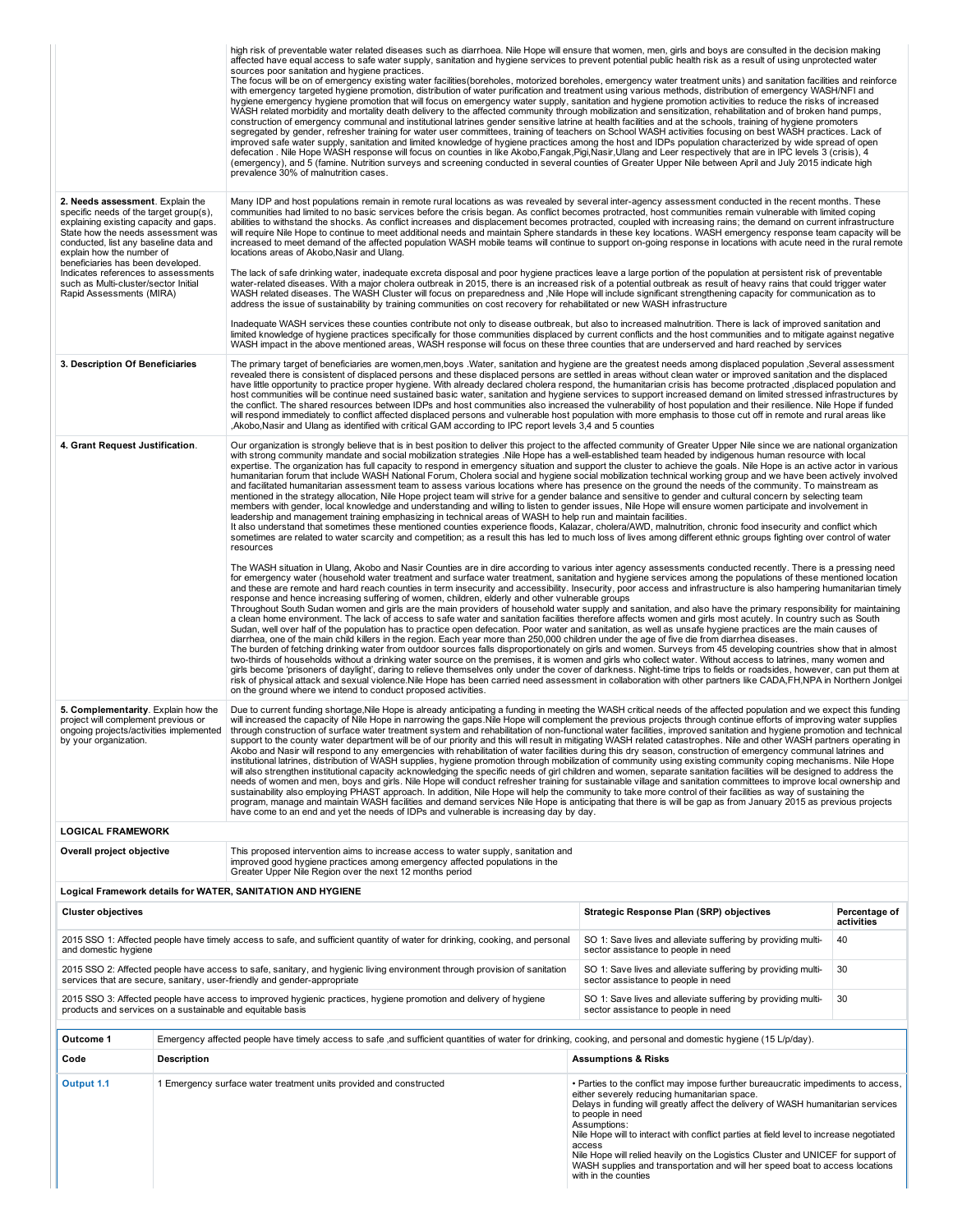|                    |         |                                                       |                                                                                                                                                                                                                                                                                                                  |                                      |      | Beneficiaries actively participate in the the project stages                                                                                                                                                                       |             |       |                 |  |
|--------------------|---------|-------------------------------------------------------|------------------------------------------------------------------------------------------------------------------------------------------------------------------------------------------------------------------------------------------------------------------------------------------------------------------|--------------------------------------|------|------------------------------------------------------------------------------------------------------------------------------------------------------------------------------------------------------------------------------------|-------------|-------|-----------------|--|
| <b>Indicators</b>  |         |                                                       |                                                                                                                                                                                                                                                                                                                  |                                      |      |                                                                                                                                                                                                                                    |             |       |                 |  |
| Code               | Cluster |                                                       | Indicator                                                                                                                                                                                                                                                                                                        |                                      |      | <b>End Cycle Beneficiaries</b>                                                                                                                                                                                                     |             |       | End-            |  |
|                    |         |                                                       |                                                                                                                                                                                                                                                                                                                  |                                      | Men  | Women                                                                                                                                                                                                                              | Boys        | Girls | Cycle<br>Target |  |
| Indicator<br>1.1.1 |         | WATER, SANITATION<br>AND HYGIENE                      | [Frontline services] # of people provided with sustained access to safe water supply<br>[SPHERE Standard]                                                                                                                                                                                                        |                                      | 4422 | 4693                                                                                                                                                                                                                               | 4422        | 4693  | 18230           |  |
|                    |         | <b>Means of Verification:</b>                         | Queuing time at water points is no more than 30 minutes<br>Average water use for drinking and cooking at least 15 liters per day                                                                                                                                                                                 |                                      |      |                                                                                                                                                                                                                                    |             |       |                 |  |
| Indicator<br>1.1.2 |         | <b>WATER, SANITATION</b><br>AND HYGIENE               | [Frontline services] # of new/additional water points constructed                                                                                                                                                                                                                                                |                                      |      |                                                                                                                                                                                                                                    |             |       | $\mathbf{1}$    |  |
|                    |         | <b>Means of Verification:</b>                         | New water points log form<br>Observation of new constructed water points and community interviewed using the water facility                                                                                                                                                                                      |                                      |      |                                                                                                                                                                                                                                    |             |       |                 |  |
| <b>Activities</b>  |         |                                                       |                                                                                                                                                                                                                                                                                                                  |                                      |      |                                                                                                                                                                                                                                    |             |       |                 |  |
| Activity 1.1.1     |         |                                                       | Conduct construction of 1 surface water treatment systems 1 in Nasir .Prioritize and provide water to meet the requirements of the affected population                                                                                                                                                           |                                      |      |                                                                                                                                                                                                                                    |             |       |                 |  |
| Output 1.2         |         |                                                       | 22 rehabilitation conducted(Akobo 8 boreholes, 7, Nasir and Ulang 5) and 1 motorized water yards<br>Akobo(1 Nasir . Emergency new sanitation and Nile Hope will ensure location of sanitation facilities<br>for women and girls is safe and accessible                                                           |                                      |      | Easy access to the sites during implementation period<br>Availability of rehabilitation and construction materials<br>Improve overall security and no more civilians displacement<br>Good cooperation and good working environment |             |       |                 |  |
| <b>Indicators</b>  |         |                                                       |                                                                                                                                                                                                                                                                                                                  |                                      |      |                                                                                                                                                                                                                                    |             |       |                 |  |
| Code               | Cluster |                                                       | Indicator                                                                                                                                                                                                                                                                                                        |                                      |      | <b>End Cycle Beneficiaries</b>                                                                                                                                                                                                     |             |       | End-<br>Cycle   |  |
|                    |         |                                                       |                                                                                                                                                                                                                                                                                                                  |                                      | Men  | Women                                                                                                                                                                                                                              | Boys        | Girls | <b>Target</b>   |  |
| Indicator<br>1.2.1 |         | <b>WATER, SANITATION</b><br><b>AND HYGIENE</b>        | [Frontline services] # of Existing water points rehabilitated                                                                                                                                                                                                                                                    |                                      |      |                                                                                                                                                                                                                                    |             |       | 22              |  |
|                    |         | <b>Means of Verification:</b>                         | Water points rehabilitation report using the rehabilitation log<br>Observation of rehabilitation stages before and after                                                                                                                                                                                         |                                      |      |                                                                                                                                                                                                                                    |             |       |                 |  |
| <b>Activities</b>  |         |                                                       |                                                                                                                                                                                                                                                                                                                  |                                      |      |                                                                                                                                                                                                                                    |             |       |                 |  |
| Activity 1.2.1     |         |                                                       | Rapid rehabilitation of(Akobo 8 boreholes, 7, Nasir and Ulang 5) and 1 motorized water yards Akobo(1 Nasir . water facilities identifying the broken water sources taking into<br>consideration the participation of male and female in the employment opportunity and environmental impact on the water sources |                                      |      |                                                                                                                                                                                                                                    |             |       |                 |  |
| Outcome 2          |         |                                                       | Emergency affected populations have improved access to safe, sanitary, and hygienic living environment through provision of sanitation services that are secure, sanitary, user-                                                                                                                                 |                                      |      |                                                                                                                                                                                                                                    |             |       |                 |  |
| Code               |         | friendly and gender-appropriate<br><b>Description</b> |                                                                                                                                                                                                                                                                                                                  | <b>Assumptions &amp; Risks</b>       |      |                                                                                                                                                                                                                                    |             |       |                 |  |
| Output 2.1         |         |                                                       | 60 emergency communal and 15 institutional latrines will be constructed(Akobo 25, Nasir 20                                                                                                                                                                                                                       | Availability of local materials      |      |                                                                                                                                                                                                                                    |             |       |                 |  |
|                    |         |                                                       | communal and Ulang 15, institutional latrine Akobo 10, Nasir 10 and Ulang 5                                                                                                                                                                                                                                      | Improved access to the project sites |      | Security remains stable in the target project sites                                                                                                                                                                                |             |       |                 |  |
| <b>Indicators</b>  |         |                                                       |                                                                                                                                                                                                                                                                                                                  |                                      |      |                                                                                                                                                                                                                                    |             |       |                 |  |
| Code               | Cluster |                                                       | Indicator                                                                                                                                                                                                                                                                                                        |                                      |      | <b>End Cycle Beneficiaries</b>                                                                                                                                                                                                     |             |       | End-<br>Cycle   |  |
|                    |         |                                                       |                                                                                                                                                                                                                                                                                                                  |                                      | Men  | Women                                                                                                                                                                                                                              | <b>Boys</b> | Girls | <b>Target</b>   |  |
| Indicator<br>2.1.1 |         | <b>WATER, SANITATION</b><br>AND HYGIENE               | [Frontline services] # of people provided with sustained access to safe and gender<br>appropriate hygiene latrine facilities [SPHERE Standard]                                                                                                                                                                   |                                      | 150  | 150                                                                                                                                                                                                                                | 900         | 300   | 1500            |  |
|                    |         | <b>Means of Verification:</b>                         | Field progressive reports and household latrines construction and check list<br>Evidence of community using constructed latrines and less number of people going for open defecation<br>Households reporting that are using the constructed sanitation facilities                                                |                                      |      |                                                                                                                                                                                                                                    |             |       |                 |  |
| Indicator<br>2.1.2 |         | <b>WATER, SANITATION</b><br>AND HYGIENE               | [Frontline services] # of new gender-appropriate latrines constructed                                                                                                                                                                                                                                            |                                      |      |                                                                                                                                                                                                                                    |             |       | 75              |  |
|                    |         | <b>Means of Verification:</b>                         | Observation of constructed latrines in use by the beneficiaries<br>latrines construction check list<br>Resources are available on time to start the work                                                                                                                                                         |                                      |      |                                                                                                                                                                                                                                    |             |       |                 |  |
| <b>Activities</b>  |         |                                                       |                                                                                                                                                                                                                                                                                                                  |                                      |      |                                                                                                                                                                                                                                    |             |       |                 |  |
| Activity 2.1.1     |         |                                                       | Immediate mobilization of local construction materials to the sites to ensure timely implementation of the activities                                                                                                                                                                                            |                                      |      |                                                                                                                                                                                                                                    |             |       |                 |  |
| Activity 2.1.2     |         | 10, Nasir 10 and Ulang 5                              | Conduct construction of 60 communal latrines 15 institutional latrines segregated by sex and gender(Akobo 25, Nasir 20 communal and Ulang 15, institutional latrine Akobo                                                                                                                                        |                                      |      |                                                                                                                                                                                                                                    |             |       |                 |  |
|                    |         |                                                       |                                                                                                                                                                                                                                                                                                                  |                                      |      |                                                                                                                                                                                                                                    |             |       |                 |  |
| Outcome 3<br>Code  |         | <b>Description</b>                                    | Emergency affected people have access to improved hygienic practices through hygiene promotion activities                                                                                                                                                                                                        | <b>Assumptions &amp; Risks</b>       |      |                                                                                                                                                                                                                                    |             |       |                 |  |
| Output 3.1         |         |                                                       | 3500 households provided with WASH emergency supplies and hygiene kits, 60 hygiene                                                                                                                                                                                                                               |                                      |      | Needed resources are available on time                                                                                                                                                                                             |             |       |                 |  |
|                    |         |                                                       | promoters trained in WASH Emergency activities                                                                                                                                                                                                                                                                   |                                      |      | WASH emergency hygiene kits are available to be distributed at<br>All the affected community are able to access the needed supplies on time                                                                                        |             |       |                 |  |
| <b>Indicators</b>  |         |                                                       |                                                                                                                                                                                                                                                                                                                  |                                      |      |                                                                                                                                                                                                                                    |             |       |                 |  |
| Code               | Cluster |                                                       | Indicator                                                                                                                                                                                                                                                                                                        |                                      |      | <b>End Cycle Beneficiaries</b>                                                                                                                                                                                                     |             |       | End-            |  |
|                    |         |                                                       |                                                                                                                                                                                                                                                                                                                  |                                      | Men  | Women                                                                                                                                                                                                                              |             |       | Cycle<br>Target |  |
|                    |         |                                                       |                                                                                                                                                                                                                                                                                                                  |                                      |      |                                                                                                                                                                                                                                    | Boys        | Girls |                 |  |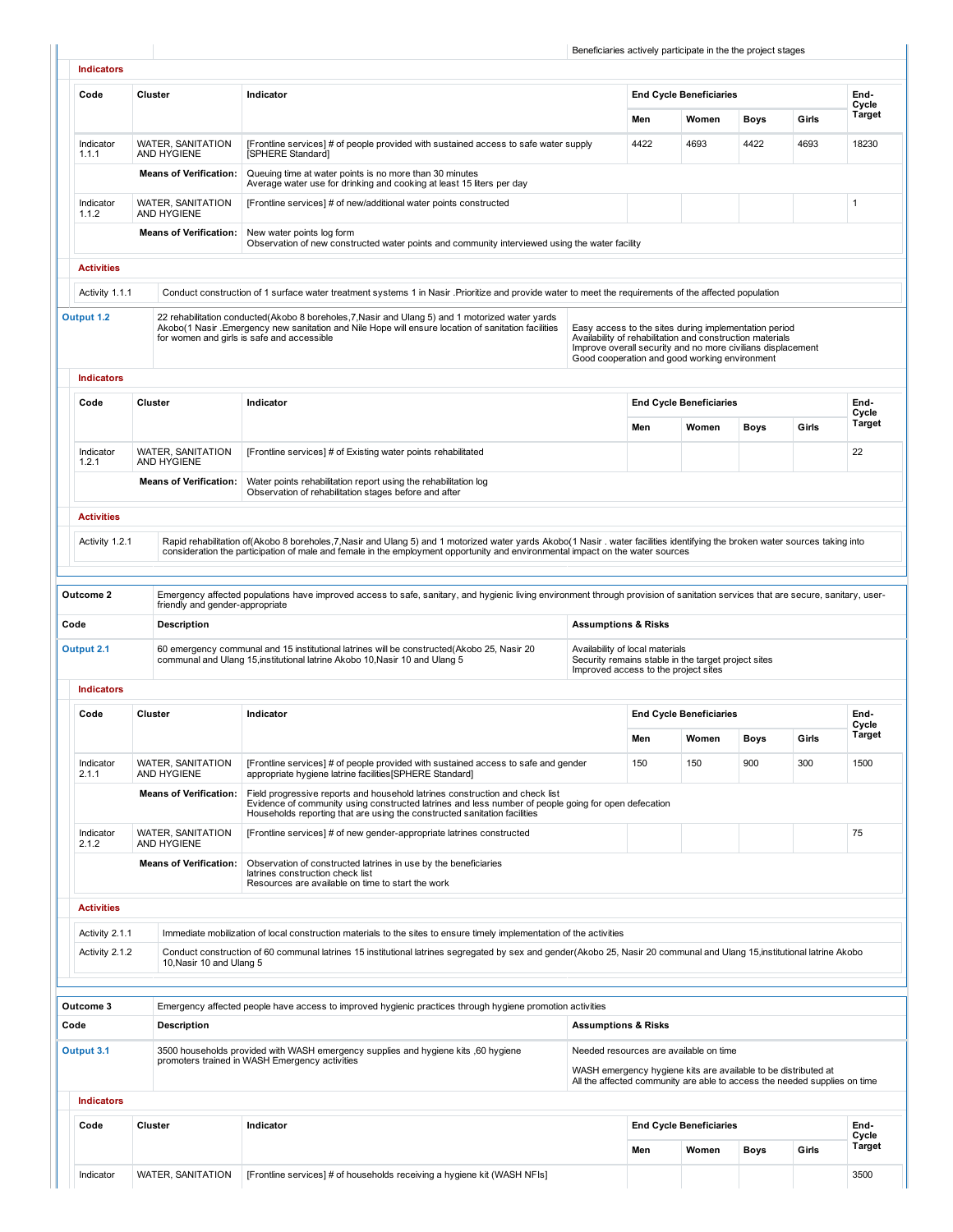| 3.1.1                                                                                                                                                                                                                 |         | AND HYGIENE                             |                                                                                                                                                                                                                                                                                                                                           |          |     |                                |                                |                                                                                                                                                                                                          |               |     |         |   |       |   |               |     |
|-----------------------------------------------------------------------------------------------------------------------------------------------------------------------------------------------------------------------|---------|-----------------------------------------|-------------------------------------------------------------------------------------------------------------------------------------------------------------------------------------------------------------------------------------------------------------------------------------------------------------------------------------------|----------|-----|--------------------------------|--------------------------------|----------------------------------------------------------------------------------------------------------------------------------------------------------------------------------------------------------|---------------|-----|---------|---|-------|---|---------------|-----|
|                                                                                                                                                                                                                       |         | <b>Means of Verification:</b>           | Registration and distribution signed form<br>Observation of households visited that have received and use distributed supplies<br>Distribution reports supported by photos                                                                                                                                                                |          |     |                                |                                |                                                                                                                                                                                                          |               |     |         |   |       |   |               |     |
| Indicator<br>3.1.2                                                                                                                                                                                                    |         | <b>WATER, SANITATION</b><br>AND HYGIENE | [Frontline services] # of people trained on hygiene promotion messages to be shared with<br>their community                                                                                                                                                                                                                               |          |     | 30                             |                                | 30                                                                                                                                                                                                       |               |     |         |   |       |   | 60            |     |
|                                                                                                                                                                                                                       |         | <b>Means of Verification:</b>           | Participant attendant form<br>Observation of hygiene promoters sharing with their communities best hygiene practices<br>Training photos                                                                                                                                                                                                   |          |     |                                |                                |                                                                                                                                                                                                          |               |     |         |   |       |   |               |     |
| <b>Activities</b>                                                                                                                                                                                                     |         |                                         |                                                                                                                                                                                                                                                                                                                                           |          |     |                                |                                |                                                                                                                                                                                                          |               |     |         |   |       |   |               |     |
| Activity 3.1.1                                                                                                                                                                                                        |         | beneficiaries                           | Mobilization, registration and verification of the beneficiaries ,Akobo 1000,Nasir 1000 and Ulang 500 using the appropriate emergency hygiene kits that is acceptable by                                                                                                                                                                  |          |     |                                |                                |                                                                                                                                                                                                          |               |     |         |   |       |   |               |     |
| Activity 3.1.2                                                                                                                                                                                                        |         |                                         | Conduct training of 60 hygiene promoters (Akobo 20 people, 20 Ulang with equal participation and consultation of women                                                                                                                                                                                                                    |          |     |                                |                                |                                                                                                                                                                                                          |               |     |         |   |       |   |               |     |
| Outcome 4                                                                                                                                                                                                             |         | conditions.                             | All affected population women, children and men are reached and aware of key public health risks and are mobilized to adopt measures to prevent the deterioration in hygienic                                                                                                                                                             |          |     |                                |                                |                                                                                                                                                                                                          |               |     |         |   |       |   |               |     |
| Code                                                                                                                                                                                                                  |         | <b>Description</b>                      |                                                                                                                                                                                                                                                                                                                                           |          |     | <b>Assumptions &amp; Risks</b> |                                |                                                                                                                                                                                                          |               |     |         |   |       |   |               |     |
| Output 4.1                                                                                                                                                                                                            |         |                                         | Mobilization, registration and verification of the beneficiaries, Akobo 1000, Nasir 1000 and Ulang<br>500 using the appropriate emergency hygiene kits that is acceptable by beneficiaries.                                                                                                                                               |          |     |                                |                                | Community members are willing and participated in the awareness sessions                                                                                                                                 |               |     |         |   |       |   |               |     |
| <b>Indicators</b>                                                                                                                                                                                                     |         |                                         |                                                                                                                                                                                                                                                                                                                                           |          |     |                                |                                |                                                                                                                                                                                                          |               |     |         |   |       |   |               |     |
| Code                                                                                                                                                                                                                  | Cluster |                                         | Indicator                                                                                                                                                                                                                                                                                                                                 |          |     |                                |                                | <b>End Cycle Beneficiaries</b>                                                                                                                                                                           |               |     |         |   |       |   | End-<br>Cycle |     |
|                                                                                                                                                                                                                       |         |                                         |                                                                                                                                                                                                                                                                                                                                           |          |     | Men                            |                                | Women                                                                                                                                                                                                    |               |     | Boys    |   | Girls |   | Target        |     |
| Indicator<br>4.1.1                                                                                                                                                                                                    |         | <b>WATER, SANITATION</b><br>AND HYGIENE | [Frontline services] # of hygiene awarenes campaigns/meetings conducted                                                                                                                                                                                                                                                                   |          |     |                                |                                |                                                                                                                                                                                                          |               |     |         |   |       |   | 15            |     |
|                                                                                                                                                                                                                       |         | <b>Means of Verification:</b>           | Social mobilization and awareness session report<br>Photos showing the participated community during awareness session                                                                                                                                                                                                                    |          |     |                                |                                |                                                                                                                                                                                                          |               |     |         |   |       |   |               |     |
| <b>Activities</b>                                                                                                                                                                                                     |         |                                         |                                                                                                                                                                                                                                                                                                                                           |          |     |                                |                                |                                                                                                                                                                                                          |               |     |         |   |       |   |               |     |
| Activity 4.1.1                                                                                                                                                                                                        |         |                                         | Social mobilization and awareness session that involve all ages women,men,girls and boys ensuring active participation of everybody(boys 1440,men 1440,women 1560 and girls<br>1560.15 sessions campaigns will be conducted and five per county                                                                                           |          |     |                                |                                |                                                                                                                                                                                                          |               |     |         |   |       |   |               |     |
|                                                                                                                                                                                                                       |         |                                         |                                                                                                                                                                                                                                                                                                                                           |          |     |                                |                                |                                                                                                                                                                                                          |               |     |         |   |       |   |               |     |
| Outcome 5                                                                                                                                                                                                             |         |                                         | Increased capacity of water management committees in operation and maintenance                                                                                                                                                                                                                                                            |          |     |                                |                                |                                                                                                                                                                                                          |               |     |         |   |       |   |               |     |
| Code                                                                                                                                                                                                                  |         | <b>Description</b>                      |                                                                                                                                                                                                                                                                                                                                           |          |     | <b>Assumptions &amp; Risks</b> |                                |                                                                                                                                                                                                          |               |     |         |   |       |   |               |     |
| Output 5.1                                                                                                                                                                                                            |         |                                         | 220 water management enhanced their capacity (45 male and 45 female, Akobo Nasir 40 male<br>and 40 female), Ulang 25 male and 25 female water committees.                                                                                                                                                                                 | training |     |                                |                                | The participants are actively and willing to attend the training<br>Availability of resources to support the activities<br>inter-clan conflict does not affect the movement of the members to attend the |               |     |         |   |       |   |               |     |
| <b>Indicators</b>                                                                                                                                                                                                     |         |                                         |                                                                                                                                                                                                                                                                                                                                           |          |     |                                |                                |                                                                                                                                                                                                          |               |     |         |   |       |   |               |     |
| Code                                                                                                                                                                                                                  | Cluster |                                         | Indicator                                                                                                                                                                                                                                                                                                                                 |          |     |                                | <b>End Cycle Beneficiaries</b> |                                                                                                                                                                                                          |               |     |         |   |       |   | End-<br>Cycle |     |
|                                                                                                                                                                                                                       |         |                                         |                                                                                                                                                                                                                                                                                                                                           | Men      |     |                                |                                |                                                                                                                                                                                                          | Women<br>Boys |     |         |   | Girls |   | Target        |     |
| Indicator<br>5.1.1                                                                                                                                                                                                    |         | WATER, SANITATION<br><b>AND HYGIENE</b> | [Frontline services] # of Community members trained on management of water, sanitation<br>and hygiene services.                                                                                                                                                                                                                           |          |     | 110                            |                                | 110                                                                                                                                                                                                      |               |     |         |   |       |   | 220           |     |
|                                                                                                                                                                                                                       |         | <b>Means of Verification:</b>           | • Participant attendant form<br>Observation of Water management Committees exercising their roles<br>Training photos and attendant list<br>Water management committees are able to maintained their water points successfully                                                                                                             |          |     |                                |                                |                                                                                                                                                                                                          |               |     |         |   |       |   |               |     |
| <b>Activities</b>                                                                                                                                                                                                     |         |                                         |                                                                                                                                                                                                                                                                                                                                           |          |     |                                |                                |                                                                                                                                                                                                          |               |     |         |   |       |   |               |     |
| Activity 5.1.1                                                                                                                                                                                                        |         |                                         | Formation and training of water management committees segregated by gender for 3 consecutive days (Ulang 50. Nasir 80 and Akobo 90                                                                                                                                                                                                        |          |     |                                |                                |                                                                                                                                                                                                          |               |     |         |   |       |   |               |     |
| <b>WORK PLAN</b>                                                                                                                                                                                                      |         |                                         |                                                                                                                                                                                                                                                                                                                                           |          |     |                                |                                |                                                                                                                                                                                                          |               |     |         |   |       |   |               |     |
| Project workplan for<br>activities defined in the                                                                                                                                                                     |         |                                         | <b>Activity Description (Month)</b>                                                                                                                                                                                                                                                                                                       | Year     | Jan |                                | Feb Mar Apr                    |                                                                                                                                                                                                          | May           | Jun | Jul Aug |   | Sep   |   | Oct Nov       | Dec |
| Logical framework                                                                                                                                                                                                     |         |                                         | Activity 1.1.1 Conduct construction of 1 surface water treatment systems 1 in<br>Nasir .Prioritize and provide water to meet the requirements of the affected<br>population                                                                                                                                                               | 2015     |     |                                |                                |                                                                                                                                                                                                          |               |     |         |   |       |   | Х             | X   |
|                                                                                                                                                                                                                       |         |                                         | Activity 1.2.1 Rapid rehabilitation of (Akobo 8 boreholes, 7, Nasir and Ulang 5)<br>and 1 motorized water yards Akobo(1 Nasir . water facilities identifying the<br>broken water sources taking into consideration the participation of male and<br>female in the employment opportunity and environmental impact on the water<br>sources | 2015     |     |                                |                                |                                                                                                                                                                                                          |               |     |         | X | X     | X | X             | X   |
|                                                                                                                                                                                                                       |         |                                         | Activity 2.1.1 Immediate mobilization of local construction materials to the<br>sites to ensure timely implementation of the activities                                                                                                                                                                                                   | 2015     |     |                                |                                |                                                                                                                                                                                                          |               |     |         | Х | X     |   |               |     |
|                                                                                                                                                                                                                       |         |                                         | Activity 2.1.2 Conduct construction of 60 communal latrines 15 institutional<br>latrines segregated by sex and gender(Akobo 25, Nasir 20 communal and<br>Ulang 15, institutional latrine Akobo 10, Nasir 10 and Ulang 5                                                                                                                   | 2015     |     |                                |                                |                                                                                                                                                                                                          |               |     |         | Х | X     | X | X             | X   |
| Activity 3.1.1 Mobilization, registration and verification of the beneficiaries<br>2015<br>, Akobo 1000, Nasir 1000 and Ulang 500 using the appropriate emergency<br>hygiene kits that is acceptable by beneficiaries |         |                                         |                                                                                                                                                                                                                                                                                                                                           |          |     |                                |                                |                                                                                                                                                                                                          |               |     |         | X | X     | X | X             | X   |
|                                                                                                                                                                                                                       |         |                                         |                                                                                                                                                                                                                                                                                                                                           |          |     |                                |                                |                                                                                                                                                                                                          |               |     |         |   |       |   |               |     |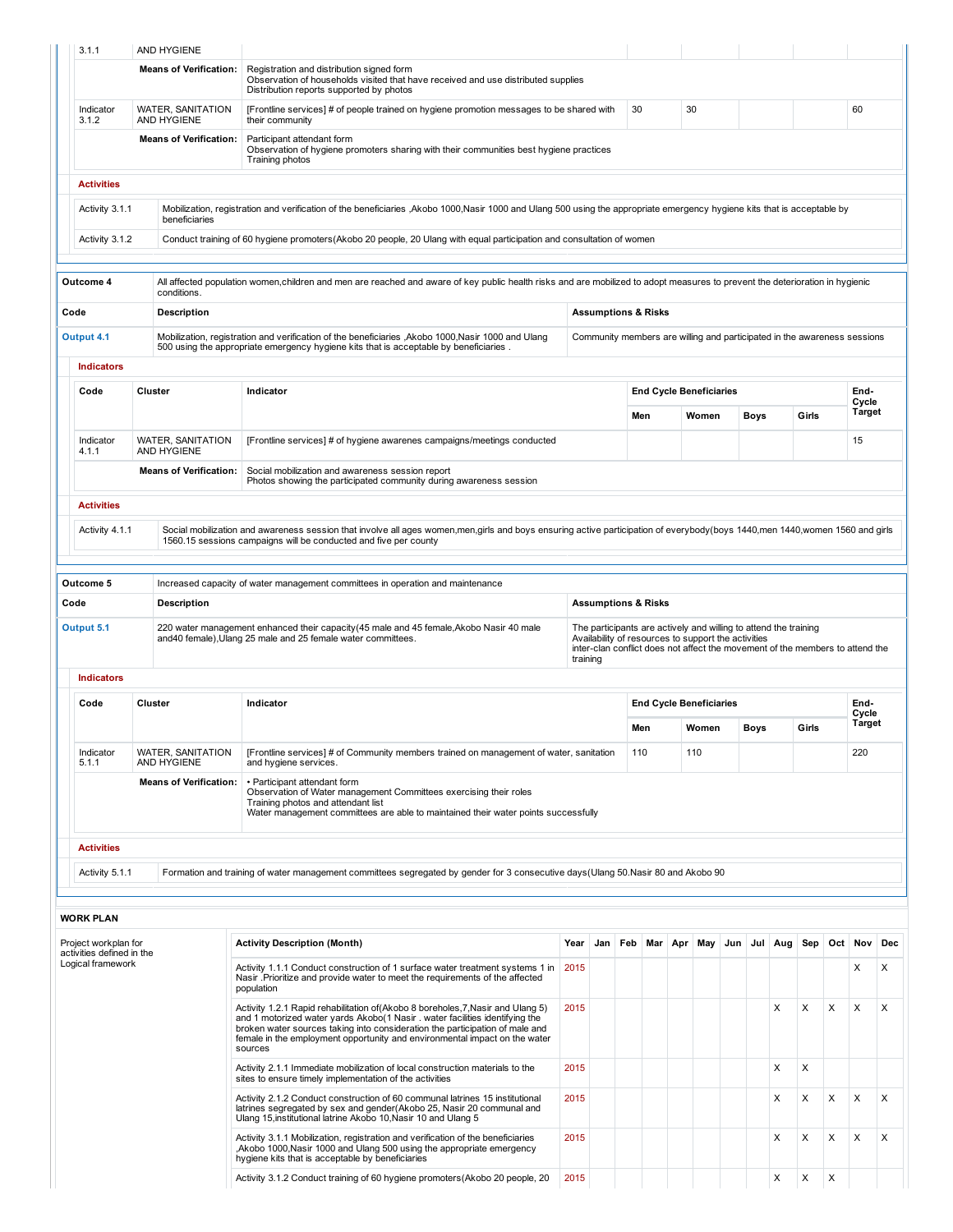|                                    |                                                                                                                                                                                                                                                                                                                                                                                                                                                                        | Ulang with equal participation and consultation of women                                                                                                                                                                                                                                                                                                                                                                                                                                                                                                                                                                                                                                                                                                                                                                                                                                                                                                                                                                                                                                                                                                                                                                                                                                                                                                                                                                                                                                                                                                                                                                                                                                                                                                                                                                                                                                                                                                                                                                                                                                                                                                             |     |              |                      |                  |                                                                                                                            |                   |    |          |    |   |          |           |                                     |
|------------------------------------|------------------------------------------------------------------------------------------------------------------------------------------------------------------------------------------------------------------------------------------------------------------------------------------------------------------------------------------------------------------------------------------------------------------------------------------------------------------------|----------------------------------------------------------------------------------------------------------------------------------------------------------------------------------------------------------------------------------------------------------------------------------------------------------------------------------------------------------------------------------------------------------------------------------------------------------------------------------------------------------------------------------------------------------------------------------------------------------------------------------------------------------------------------------------------------------------------------------------------------------------------------------------------------------------------------------------------------------------------------------------------------------------------------------------------------------------------------------------------------------------------------------------------------------------------------------------------------------------------------------------------------------------------------------------------------------------------------------------------------------------------------------------------------------------------------------------------------------------------------------------------------------------------------------------------------------------------------------------------------------------------------------------------------------------------------------------------------------------------------------------------------------------------------------------------------------------------------------------------------------------------------------------------------------------------------------------------------------------------------------------------------------------------------------------------------------------------------------------------------------------------------------------------------------------------------------------------------------------------------------------------------------------------|-----|--------------|----------------------|------------------|----------------------------------------------------------------------------------------------------------------------------|-------------------|----|----------|----|---|----------|-----------|-------------------------------------|
|                                    |                                                                                                                                                                                                                                                                                                                                                                                                                                                                        | Activity 4.1.1 Social mobilization and awareness session that involve all ages<br>women, men, girls and boys ensuring active participation of everybody (boys<br>1440, men 1440, women 1560 and girls 1560.15 sessions campaigns will be<br>conducted and five per county                                                                                                                                                                                                                                                                                                                                                                                                                                                                                                                                                                                                                                                                                                                                                                                                                                                                                                                                                                                                                                                                                                                                                                                                                                                                                                                                                                                                                                                                                                                                                                                                                                                                                                                                                                                                                                                                                            |     |              |                      |                  |                                                                                                                            | 2015              |    |          |    | X | X        | X<br>X    | X                                   |
|                                    |                                                                                                                                                                                                                                                                                                                                                                                                                                                                        | Activity 5.1.1 Formation and training of water management committees<br>segregated by gender for 3 consecutive days (Ulang 50 Nasir 80 and Akobo<br>90                                                                                                                                                                                                                                                                                                                                                                                                                                                                                                                                                                                                                                                                                                                                                                                                                                                                                                                                                                                                                                                                                                                                                                                                                                                                                                                                                                                                                                                                                                                                                                                                                                                                                                                                                                                                                                                                                                                                                                                                               |     |              |                      |                  |                                                                                                                            | 2015              |    |          |    | X | X        | X<br>X    | X                                   |
|                                    | <b>M &amp; R DETAILS</b>                                                                                                                                                                                                                                                                                                                                                                                                                                               |                                                                                                                                                                                                                                                                                                                                                                                                                                                                                                                                                                                                                                                                                                                                                                                                                                                                                                                                                                                                                                                                                                                                                                                                                                                                                                                                                                                                                                                                                                                                                                                                                                                                                                                                                                                                                                                                                                                                                                                                                                                                                                                                                                      |     |              |                      |                  |                                                                                                                            |                   |    |          |    |   |          |           |                                     |
|                                    | <b>Monitoring &amp; Reporting Plan:</b><br>Describe how you will monitor the<br>implementation of each activity.<br>Describe the tools you plan to use<br>(checklist, photo, questionnaires,<br>interviews, suggestion box etc.) in<br>order to collect data and how you will<br>store data. Explain the frequency type<br>and protocol of reporting (how often do<br>you report about what to whom?).<br>State if, when and how you plan to<br>evaluate your project. | For the monitoring and reporting progress and achievements of the project activities will be entirely responsibility of the WASH team that include WASH Manager<br>and the team. The County WASH Supervisors and State WASH Officers will be responsible for submitting and compile field reports and the WASH Manager and his<br>assistant will be responsible for monthly, quarterly and final report to the cluster using the format developed by the cluster. Nile Hope WASH Manager, Monitoring and<br>Learning Officer and Program Coordinator will conduct joint field monitoring mission on quarterly basis and they will use FGD Guides tool, Observation Key<br>informant Interview Guide as well as questionnaires. Nile Hope and CHF Monitoring team will conduct joint monitoring field visit to the project sites after the<br>completion and submission of final report preferably December 2015 or January 2016.Nile Hope WASH team will have joint project review every Quarter to assess<br>the progress and the challenge of the project.                                                                                                                                                                                                                                                                                                                                                                                                                                                                                                                                                                                                                                                                                                                                                                                                                                                                                                                                                                                                                                                                                                         |     |              |                      |                  |                                                                                                                            |                   |    |          |    |   |          |           |                                     |
|                                    | <b>OTHER INFORMATION</b>                                                                                                                                                                                                                                                                                                                                                                                                                                               |                                                                                                                                                                                                                                                                                                                                                                                                                                                                                                                                                                                                                                                                                                                                                                                                                                                                                                                                                                                                                                                                                                                                                                                                                                                                                                                                                                                                                                                                                                                                                                                                                                                                                                                                                                                                                                                                                                                                                                                                                                                                                                                                                                      |     |              |                      |                  |                                                                                                                            |                   |    |          |    |   |          |           |                                     |
|                                    | Accountability to Affected Populations                                                                                                                                                                                                                                                                                                                                                                                                                                 | Nile Hope WASH team will advocate and promoting with WASHCOM to increase engagement with affected populations and will engage in the following ways:<br>Nile Hope will conduct social mobilization meetings and stakeholders workshop during which all the representatives of all the affected people will participate in the<br>process and own it<br>Consultations With beneficiaries—community leaders, women groups, Focus Group Discussions—to identify needs, and include in intervention planning<br>We shall work to ensure accountability to the affected population (AAP) especially through participatory approaches and routinely consult and engage with the<br>communities. Whilst monitoring will be progressive, evaluation will be mid-term and final and accountability reports (both financial and narrative) will be germinated<br>and shared as appropriate. Some specific measures/activities undertaken/planned to integrate Accountability to Men, Women, Boys and Girls among Affected<br>People in the project design, implementation and monitoring shall include the following: i) Consultation, and participation of, beneficiaries during needs assessments<br>(including, for example, the smart surveys); ii) Pre-implementation stakeholder workshops and county-level cluster meetings; iii) Case study profiling and<br>documentation of learning themes; iv) Use of community-based structures e.g. Self Help Groups, Village Health Committees, Youth and Women Associations,<br>School Clubs, Mother Support and Peer Groups; v) Active collaboration with local authorities especially County Health Departments (e.g. on selection of<br>nutrition/health staff selection for competency strengthening); vi) Community-based complaints mechanisms such as use of local leaders like chiefs, county<br>authorities, etc; vii) Community-led campaigns and advocacy initiatives; viii) Use of dedicated local staff (knowledge of cultures, local contexts and operational<br>environment, cost-effectiveness, sustainability); ix) Collaboration with State/County and Payam authorities and partnerships with local actors. |     |              |                      |                  |                                                                                                                            |                   |    |          |    |   |          |           |                                     |
| what.                              | Implementation Plan: Describe for<br>each activity how you plan to<br>implement it and who is carrying out                                                                                                                                                                                                                                                                                                                                                             | The planned mechanism for implementation of the project is to work closely with other relevant wash partners by strengthening the coordination mechanism with<br>government and other relevant partners. Nile Hope will strengthen community capacity to collaborate in the planning, building, operation, and maintenance of water<br>and sanitation systems in Akobo, and Nasir The overall oversight of the project implementation will be done by Nile Hope WASH structure headed by the WASH<br>Manager and supported by the WASH Assistants in the field in the respective counties with regular support from Juba Office coordination desks as well as the state<br>head quarter Bor.Nile Hope WASH structure is administered from the top by a WASH Manager, who works with an assistant/s, WASH Assistant Manager/s. Nile<br>Hope Programs Coordinator shall work to harmonize the effort (and create cross program synergies) and ensure direction towards the common objective. Nile<br>Hope team will work closely with local and existing networks of WASH pillars/institutions such as the County Rural Water Supplies and sanitation Departments of<br>the respective counties, the Water User Committees (WUCs), pump mechanics and hygiene promoters. There shall be one state focal point that shall be based in<br>the state capital that will run all WASH activities with partners including coordination meeting, because of the attendant emergency preparedness and response<br>issues. This technical team shall secure full administrative and coordination support from Nile Hope Executive Director, Human Resource Manager as well as from<br>the Finance/Grants Office.Nile Hope will work closely with other actors on the ground in term of coordination and networking                                                                                                                                                                                                                                                                                                                                                              |     |              |                      |                  |                                                                                                                            |                   |    |          |    |   |          |           |                                     |
|                                    | Coordination with other Organizations                                                                                                                                                                                                                                                                                                                                                                                                                                  | Name of the organization                                                                                                                                                                                                                                                                                                                                                                                                                                                                                                                                                                                                                                                                                                                                                                                                                                                                                                                                                                                                                                                                                                                                                                                                                                                                                                                                                                                                                                                                                                                                                                                                                                                                                                                                                                                                                                                                                                                                                                                                                                                                                                                                             |     |              |                      |                  | Areas/activities of collaboration and rationale                                                                            |                   |    |          |    |   |          |           |                                     |
|                                    | in project area                                                                                                                                                                                                                                                                                                                                                                                                                                                        | ADRA, UNKEA, ACTED, SAVE<br>CHILDREN AND GOAL                                                                                                                                                                                                                                                                                                                                                                                                                                                                                                                                                                                                                                                                                                                                                                                                                                                                                                                                                                                                                                                                                                                                                                                                                                                                                                                                                                                                                                                                                                                                                                                                                                                                                                                                                                                                                                                                                                                                                                                                                                                                                                                        |     |              | including RRM        |                  | in rehabilitation of boreholes, hygiene promotion, WASH/NFI, sanitation and distribution and assessment and joint missions |                   |    |          |    |   |          |           |                                     |
|                                    | <b>Environmental Marker Code</b>                                                                                                                                                                                                                                                                                                                                                                                                                                       | A+: Neutral Impact on environment with mitigation or enhancement                                                                                                                                                                                                                                                                                                                                                                                                                                                                                                                                                                                                                                                                                                                                                                                                                                                                                                                                                                                                                                                                                                                                                                                                                                                                                                                                                                                                                                                                                                                                                                                                                                                                                                                                                                                                                                                                                                                                                                                                                                                                                                     |     |              |                      |                  |                                                                                                                            |                   |    |          |    |   |          |           |                                     |
|                                    | Gender Marker Code                                                                                                                                                                                                                                                                                                                                                                                                                                                     | 2a-The project is designed to contribute significantly to gender equality                                                                                                                                                                                                                                                                                                                                                                                                                                                                                                                                                                                                                                                                                                                                                                                                                                                                                                                                                                                                                                                                                                                                                                                                                                                                                                                                                                                                                                                                                                                                                                                                                                                                                                                                                                                                                                                                                                                                                                                                                                                                                            |     |              |                      |                  |                                                                                                                            |                   |    |          |    |   |          |           |                                     |
|                                    | Justify Chosen Gender Marker Code                                                                                                                                                                                                                                                                                                                                                                                                                                      | The primary target of beneficiaries are women,men,boys .Water, sanitation and hygiene are the greatest needs among displaced population ,Several assessment<br>revealed there is consistent of displaced persons and these displaced persons are settled in areas without clean water or improved sanitation and the displaced<br>have little opportunity to practice proper hygiene. With already declared cholera respond, the humanitarian crisis has become protracted ,displaced population and<br>host communities will be continue need sustained basic water, sanitation and hygiene services to support increased demand on limited stressed infrastructures by<br>the conflict. The shared resources between IDPs and host communities also increased the vulnerability of host population and their resilience. Nile Hope if funded<br>will respond immediately to conflict affected displaced persons and vulnerable host population with more emphasis to those cut off in remote and rural areas like<br>Pigi.Fangak, Akobo and Ulang Leer as identified with critical GAM according to IPC report levels 3,4 and 5 counties                                                                                                                                                                                                                                                                                                                                                                                                                                                                                                                                                                                                                                                                                                                                                                                                                                                                                                                                                                                                                           |     |              |                      |                  |                                                                                                                            |                   |    |          |    |   |          |           |                                     |
|                                    | <b>Protection Mainstreaming</b>                                                                                                                                                                                                                                                                                                                                                                                                                                        | Nile Hope will ensure that all sections of the community, including vulnerable groups, are consulted and represented at all stages of the project(women,girls, boys<br>and men) • Nile Hope will continue advocating for equal participation of women, boys, girls and men in the management of WASH activities • Nile Hope will also<br>ensure boys and girls have equal access to water and sanitation facilities including the toilets designs • Nile Hope will coordinate with other sectors like protection<br>cluster to address WASH gender related issues. • Nile Hope WASH will ensure that WASH services, specifically in regards to latrine construction, incorporate the<br>minimum safety and privacy considerations with use of the WASH Cluster Latrine Checklist, developed with the PROTECTION AND GBV Cluster                                                                                                                                                                                                                                                                                                                                                                                                                                                                                                                                                                                                                                                                                                                                                                                                                                                                                                                                                                                                                                                                                                                                                                                                                                                                                                                                      |     |              |                      |                  |                                                                                                                            |                   |    |          |    |   |          |           |                                     |
|                                    | Safety and Security                                                                                                                                                                                                                                                                                                                                                                                                                                                    | The project is going be implemented in the three areas of Akobo, Nasir and Ulang Counties where Nile Hope has established presence there, the security situation<br>in the area remains calm and no incident of attack has been reported although tension remains high in Nasir County for the last one month, but this does not<br>threaten the security and safety of our staff.Nile Hope is cooperating with both the opposition and the government respectively. Once we receive the report of<br>imminent insecurity in the area we do inform the office for evacuation. The new staff are also been informed of the security situation and we do seek advice from the<br>local community.                                                                                                                                                                                                                                                                                                                                                                                                                                                                                                                                                                                                                                                                                                                                                                                                                                                                                                                                                                                                                                                                                                                                                                                                                                                                                                                                                                                                                                                                      |     |              |                      |                  |                                                                                                                            |                   |    |          |    |   |          |           |                                     |
| Access                             |                                                                                                                                                                                                                                                                                                                                                                                                                                                                        | Our organization will use UNHAS to access these locations from Juba while in the field we shall have our river speed boat and our local staff can access the near<br>locations using by footing. These locations are accessible thruoh the river and car during the dry season. We have operating base in these two counties and<br>logistically we are well prepared                                                                                                                                                                                                                                                                                                                                                                                                                                                                                                                                                                                                                                                                                                                                                                                                                                                                                                                                                                                                                                                                                                                                                                                                                                                                                                                                                                                                                                                                                                                                                                                                                                                                                                                                                                                                |     |              |                      |                  |                                                                                                                            |                   |    |          |    |   |          |           |                                     |
|                                    |                                                                                                                                                                                                                                                                                                                                                                                                                                                                        |                                                                                                                                                                                                                                                                                                                                                                                                                                                                                                                                                                                                                                                                                                                                                                                                                                                                                                                                                                                                                                                                                                                                                                                                                                                                                                                                                                                                                                                                                                                                                                                                                                                                                                                                                                                                                                                                                                                                                                                                                                                                                                                                                                      |     |              |                      |                  |                                                                                                                            |                   |    |          |    |   |          |           |                                     |
|                                    |                                                                                                                                                                                                                                                                                                                                                                                                                                                                        |                                                                                                                                                                                                                                                                                                                                                                                                                                                                                                                                                                                                                                                                                                                                                                                                                                                                                                                                                                                                                                                                                                                                                                                                                                                                                                                                                                                                                                                                                                                                                                                                                                                                                                                                                                                                                                                                                                                                                                                                                                                                                                                                                                      |     |              |                      |                  |                                                                                                                            |                   |    |          |    |   |          |           |                                     |
|                                    | 1 Staff and Other Personnel Costs (please itemize costs of staff, consultants and other personnel to be recruited directly by the implementing partner for project implementation)                                                                                                                                                                                                                                                                                     |                                                                                                                                                                                                                                                                                                                                                                                                                                                                                                                                                                                                                                                                                                                                                                                                                                                                                                                                                                                                                                                                                                                                                                                                                                                                                                                                                                                                                                                                                                                                                                                                                                                                                                                                                                                                                                                                                                                                                                                                                                                                                                                                                                      |     |              | Unit                 | Duration Percent |                                                                                                                            | <b>Total 2015</b> |    |          |    |   |          | Quarterly |                                     |
|                                    | Code   Budget Line Description                                                                                                                                                                                                                                                                                                                                                                                                                                         |                                                                                                                                                                                                                                                                                                                                                                                                                                                                                                                                                                                                                                                                                                                                                                                                                                                                                                                                                                                                                                                                                                                                                                                                                                                                                                                                                                                                                                                                                                                                                                                                                                                                                                                                                                                                                                                                                                                                                                                                                                                                                                                                                                      | D/S | Unit         |                      |                  |                                                                                                                            |                   |    |          |    |   |          |           |                                     |
|                                    |                                                                                                                                                                                                                                                                                                                                                                                                                                                                        |                                                                                                                                                                                                                                                                                                                                                                                                                                                                                                                                                                                                                                                                                                                                                                                                                                                                                                                                                                                                                                                                                                                                                                                                                                                                                                                                                                                                                                                                                                                                                                                                                                                                                                                                                                                                                                                                                                                                                                                                                                                                                                                                                                      |     | Quantity     | Cost                 |                  | Charged to<br>CHF <i>i</i> ERF                                                                                             | Cost              | Q3 |          | Q4 |   |          | Total     |                                     |
|                                    | <b>WASH Manager</b>                                                                                                                                                                                                                                                                                                                                                                                                                                                    |                                                                                                                                                                                                                                                                                                                                                                                                                                                                                                                                                                                                                                                                                                                                                                                                                                                                                                                                                                                                                                                                                                                                                                                                                                                                                                                                                                                                                                                                                                                                                                                                                                                                                                                                                                                                                                                                                                                                                                                                                                                                                                                                                                      | D   | $\mathbf{1}$ | $5000$ 5             |                  | 60.00%                                                                                                                     | 15,000.00         |    | 6,000.00 |    |   | 9,000.00 |           |                                     |
|                                    | 1 WASH Manager at \$5000 per month for period of 5 months charging 60% to CHF locations: Jonglei and Upper Nile and he will provide coordination and planning role                                                                                                                                                                                                                                                                                                     |                                                                                                                                                                                                                                                                                                                                                                                                                                                                                                                                                                                                                                                                                                                                                                                                                                                                                                                                                                                                                                                                                                                                                                                                                                                                                                                                                                                                                                                                                                                                                                                                                                                                                                                                                                                                                                                                                                                                                                                                                                                                                                                                                                      |     |              |                      |                  |                                                                                                                            |                   |    |          |    |   |          |           |                                     |
|                                    | Assistant WASH Manager                                                                                                                                                                                                                                                                                                                                                                                                                                                 |                                                                                                                                                                                                                                                                                                                                                                                                                                                                                                                                                                                                                                                                                                                                                                                                                                                                                                                                                                                                                                                                                                                                                                                                                                                                                                                                                                                                                                                                                                                                                                                                                                                                                                                                                                                                                                                                                                                                                                                                                                                                                                                                                                      | D   |              | $1 \mid 3000 \mid 5$ |                  | 68.00%                                                                                                                     | 10,200.00         |    | 4,080.00 |    |   | 6,120.00 |           |                                     |
|                                    | 1 WASH Mangers at \$3000 per month for 6 months,68% charged to CHF activities. They will support the WASH Manager at the national, state and county level                                                                                                                                                                                                                                                                                                              |                                                                                                                                                                                                                                                                                                                                                                                                                                                                                                                                                                                                                                                                                                                                                                                                                                                                                                                                                                                                                                                                                                                                                                                                                                                                                                                                                                                                                                                                                                                                                                                                                                                                                                                                                                                                                                                                                                                                                                                                                                                                                                                                                                      |     |              |                      |                  |                                                                                                                            |                   |    |          |    |   |          |           |                                     |
| <b>BUDGET</b><br>1.1<br>1.2<br>1.3 | State WASH Officers                                                                                                                                                                                                                                                                                                                                                                                                                                                    |                                                                                                                                                                                                                                                                                                                                                                                                                                                                                                                                                                                                                                                                                                                                                                                                                                                                                                                                                                                                                                                                                                                                                                                                                                                                                                                                                                                                                                                                                                                                                                                                                                                                                                                                                                                                                                                                                                                                                                                                                                                                                                                                                                      | D   |              | 2   1500   5         |                  | 100.00%                                                                                                                    | 15,000.00         |    | 6,000.00 |    |   | 9,000.00 |           | 15,000.00<br>10,200.00<br>15,000.00 |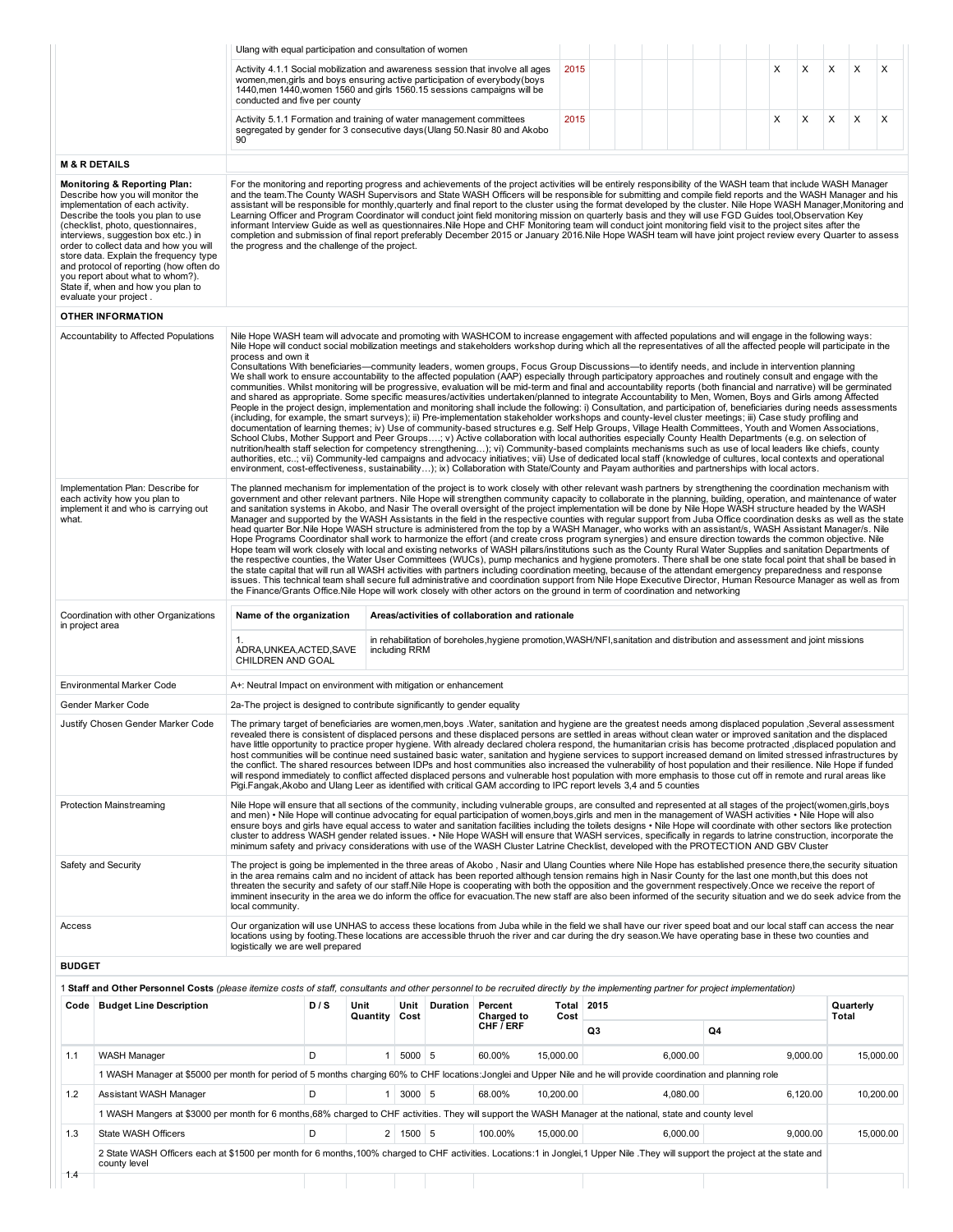|      | County WASH Supervisors                                                                                                                                                                                                                                                                                                                                                                                                                                                                                                                                                                                                                                                                                                                                                                                                                                                                                                                                                                                                                                                                                                                                                                                                                                                                                                                                                                                                                                                                                                                                                                                                                                                                                                                                                                                                                         | D   |                  | 3   1000   5         |             | 100.00%                      | 15,000.00     | 6,000.00  | 9,000.00  | 15,000.00          |
|------|-------------------------------------------------------------------------------------------------------------------------------------------------------------------------------------------------------------------------------------------------------------------------------------------------------------------------------------------------------------------------------------------------------------------------------------------------------------------------------------------------------------------------------------------------------------------------------------------------------------------------------------------------------------------------------------------------------------------------------------------------------------------------------------------------------------------------------------------------------------------------------------------------------------------------------------------------------------------------------------------------------------------------------------------------------------------------------------------------------------------------------------------------------------------------------------------------------------------------------------------------------------------------------------------------------------------------------------------------------------------------------------------------------------------------------------------------------------------------------------------------------------------------------------------------------------------------------------------------------------------------------------------------------------------------------------------------------------------------------------------------------------------------------------------------------------------------------------------------|-----|------------------|----------------------|-------------|------------------------------|---------------|-----------|-----------|--------------------|
|      | 3 County WASH Supervisors each at \$1000 per month for 6 months ,100% charged to CHF locations: Akobo, Ulang and Nasir. They coordinate at county level level with other<br>actors in the WASH cluster and other WASH programme staff, other Hygiene Promotion Coordinators, WASH cluster lead etc. and other related clusters Health, Nutrition,<br>Protection                                                                                                                                                                                                                                                                                                                                                                                                                                                                                                                                                                                                                                                                                                                                                                                                                                                                                                                                                                                                                                                                                                                                                                                                                                                                                                                                                                                                                                                                                 |     |                  |                      |             |                              |               |           |           |                    |
| 1.5  | WASH Quality assurance Officer                                                                                                                                                                                                                                                                                                                                                                                                                                                                                                                                                                                                                                                                                                                                                                                                                                                                                                                                                                                                                                                                                                                                                                                                                                                                                                                                                                                                                                                                                                                                                                                                                                                                                                                                                                                                                  | D   |                  | $1 \mid 1200 \mid 5$ |             | 100.00%                      | 6,000.00      | 2,400.00  | 3,600.00  | 6,000.00           |
|      | 1 WASH quality assurance Officer @ \$1200 100% charged to CHF. Based in both field locations and Juba offering technical support to the WASH team in area of operation and<br>maintenance                                                                                                                                                                                                                                                                                                                                                                                                                                                                                                                                                                                                                                                                                                                                                                                                                                                                                                                                                                                                                                                                                                                                                                                                                                                                                                                                                                                                                                                                                                                                                                                                                                                       |     |                  |                      |             |                              |               |           |           |                    |
| 1.6  | Hygiene Field supervisor                                                                                                                                                                                                                                                                                                                                                                                                                                                                                                                                                                                                                                                                                                                                                                                                                                                                                                                                                                                                                                                                                                                                                                                                                                                                                                                                                                                                                                                                                                                                                                                                                                                                                                                                                                                                                        | D   | 1                | 600 5                |             | 100.00%                      | 3,000.00      | 1,200.00  | 1,800.00  | 3,000.00           |
|      | 1 Hygiene supervisor @ \$600 per month charged to CHF 100%. He will supervise hygiene promoters to ensure proper hygiene and sanitation awareness are carried out on<br>time                                                                                                                                                                                                                                                                                                                                                                                                                                                                                                                                                                                                                                                                                                                                                                                                                                                                                                                                                                                                                                                                                                                                                                                                                                                                                                                                                                                                                                                                                                                                                                                                                                                                    |     |                  |                      |             |                              |               |           |           |                    |
| 1.7  | <b>Hygiene Promoters</b>                                                                                                                                                                                                                                                                                                                                                                                                                                                                                                                                                                                                                                                                                                                                                                                                                                                                                                                                                                                                                                                                                                                                                                                                                                                                                                                                                                                                                                                                                                                                                                                                                                                                                                                                                                                                                        | D   | 20               | 50                   | 5           | 100.00%                      | 5,000.00      | 2,500.00  | 2,500.00  | 5,000.00           |
|      | 300 hygiene Promoters each at \$50 per month for 6 months ,100% charged to CHF project Locations: Akobo 5, 5, Nasir, 5 Pigi, 5 Fangak and 5 Ulang . They manage the day-to-                                                                                                                                                                                                                                                                                                                                                                                                                                                                                                                                                                                                                                                                                                                                                                                                                                                                                                                                                                                                                                                                                                                                                                                                                                                                                                                                                                                                                                                                                                                                                                                                                                                                     |     |                  |                      |             |                              |               |           |           |                    |
| 1.8  | day Hygiene Promotion activities, with each Hygiene Promoter working with a group of Community Mobilisers in a specific location or sector of the disaster-affected population<br><b>Grant Manager</b>                                                                                                                                                                                                                                                                                                                                                                                                                                                                                                                                                                                                                                                                                                                                                                                                                                                                                                                                                                                                                                                                                                                                                                                                                                                                                                                                                                                                                                                                                                                                                                                                                                          | S   | 1                | $5000$ 5             |             | 10.00%                       | 2,500.00      | 1,000.00  | 1,500.00  | 2,500.00           |
|      | 1 Grant Manager @\$5000 per month for 6 months , 15% charged to CHF Locations: Juba with frequent travel to the field and he/she will responsible for all the grants tracking<br>and support the finance and the programs                                                                                                                                                                                                                                                                                                                                                                                                                                                                                                                                                                                                                                                                                                                                                                                                                                                                                                                                                                                                                                                                                                                                                                                                                                                                                                                                                                                                                                                                                                                                                                                                                       |     |                  |                      |             |                              |               |           |           |                    |
| 1.9  | Finance and Admin                                                                                                                                                                                                                                                                                                                                                                                                                                                                                                                                                                                                                                                                                                                                                                                                                                                                                                                                                                                                                                                                                                                                                                                                                                                                                                                                                                                                                                                                                                                                                                                                                                                                                                                                                                                                                               | S   |                  | $1$ 5000 5           |             | 10.00%                       | 2,500.00      | 1,000.00  | 1,500.00  | 2,500.00           |
|      | 1 Finance Manager @\$5000 per month for 6 months ,15% charged to CHF. Locations:Juba.He/She will be responsible for financial matters reporting,analyzing ,processing and                                                                                                                                                                                                                                                                                                                                                                                                                                                                                                                                                                                                                                                                                                                                                                                                                                                                                                                                                                                                                                                                                                                                                                                                                                                                                                                                                                                                                                                                                                                                                                                                                                                                       |     |                  |                      |             |                              |               |           |           |                    |
|      | interpretation.                                                                                                                                                                                                                                                                                                                                                                                                                                                                                                                                                                                                                                                                                                                                                                                                                                                                                                                                                                                                                                                                                                                                                                                                                                                                                                                                                                                                                                                                                                                                                                                                                                                                                                                                                                                                                                 |     |                  |                      |             |                              |               |           |           |                    |
| 1.10 | <b>Field Accountants</b><br>3 Field accountants each @\$2000 per month for 6 months,20% charged on CHF locations:1 in Akobo,1 in Nasir and Pigi . They are responsible for payment and safe guarding                                                                                                                                                                                                                                                                                                                                                                                                                                                                                                                                                                                                                                                                                                                                                                                                                                                                                                                                                                                                                                                                                                                                                                                                                                                                                                                                                                                                                                                                                                                                                                                                                                            | S   | 3 <sup>1</sup>   | 2000 5               |             | 20.00%                       | 6,000.00      | 2,400.00  | 3,600.00  | 6,000.00           |
|      | field staff salaries and activities funds and report to Juba                                                                                                                                                                                                                                                                                                                                                                                                                                                                                                                                                                                                                                                                                                                                                                                                                                                                                                                                                                                                                                                                                                                                                                                                                                                                                                                                                                                                                                                                                                                                                                                                                                                                                                                                                                                    |     |                  |                      |             |                              |               |           |           |                    |
| 1.11 | <b>Field logisticians</b>                                                                                                                                                                                                                                                                                                                                                                                                                                                                                                                                                                                                                                                                                                                                                                                                                                                                                                                                                                                                                                                                                                                                                                                                                                                                                                                                                                                                                                                                                                                                                                                                                                                                                                                                                                                                                       | S   | 3                | 500                  | 5           | 50.00%                       | 3,750.00      | 1,500.00  | 2,250.00  | 3,750.00           |
|      | 3 field logicians each @\$500 per month for period of 6 months, 80% to CHF activities Locations:1 in Akobo,1 in Nasir 1 Pigi. They are to ensure the management of the project<br>supplies and materials and assets .Field Logicians each @500 per months for 6 months, 100% charged to chf                                                                                                                                                                                                                                                                                                                                                                                                                                                                                                                                                                                                                                                                                                                                                                                                                                                                                                                                                                                                                                                                                                                                                                                                                                                                                                                                                                                                                                                                                                                                                     |     |                  |                      |             |                              |               |           |           |                    |
| 1.12 | M/E Officer                                                                                                                                                                                                                                                                                                                                                                                                                                                                                                                                                                                                                                                                                                                                                                                                                                                                                                                                                                                                                                                                                                                                                                                                                                                                                                                                                                                                                                                                                                                                                                                                                                                                                                                                                                                                                                     | S   | 1                | $2500$ 5             |             | 15.00%                       | 1,875.00      | 750.00    | 1,125.00  | 1,875.00           |
|      | M&E Manager @2500 per month for 6 months ,30% charged to chf Locations:Juba with frequent travel to the fields, He/She will be responsible for monitoring and<br>overseeing the implementation of the progress and track the progress                                                                                                                                                                                                                                                                                                                                                                                                                                                                                                                                                                                                                                                                                                                                                                                                                                                                                                                                                                                                                                                                                                                                                                                                                                                                                                                                                                                                                                                                                                                                                                                                           |     |                  |                      |             |                              |               |           |           |                    |
| 1.13 | <b>Community Mobilzers</b>                                                                                                                                                                                                                                                                                                                                                                                                                                                                                                                                                                                                                                                                                                                                                                                                                                                                                                                                                                                                                                                                                                                                                                                                                                                                                                                                                                                                                                                                                                                                                                                                                                                                                                                                                                                                                      | D   | 3                | $300$ 5              |             | 100.00%                      | 4,500.00      | 1,800.00  | 2,700.00  | 4,500.00           |
|      | 3 community mobilisers each at \$300 100% charged to CHF. They are to mobilise affected communities through information campaign and education.                                                                                                                                                                                                                                                                                                                                                                                                                                                                                                                                                                                                                                                                                                                                                                                                                                                                                                                                                                                                                                                                                                                                                                                                                                                                                                                                                                                                                                                                                                                                                                                                                                                                                                 |     |                  |                      |             |                              |               |           |           |                    |
| 1.14 | Boat drivers                                                                                                                                                                                                                                                                                                                                                                                                                                                                                                                                                                                                                                                                                                                                                                                                                                                                                                                                                                                                                                                                                                                                                                                                                                                                                                                                                                                                                                                                                                                                                                                                                                                                                                                                                                                                                                    | S   | 3                | $500$ 5              |             | 40.00%                       | 3,000.00      | 1,200.00  | 1,800.00  | 3,000.00           |
|      | 3 boat drivers each @\$500 per month for 6 months ,60% charged to chf Locations:1 in Akobo,1 in Nasir. Fangak They are responsible for transportation and facilities of staff<br>and supplies to the projects sites.                                                                                                                                                                                                                                                                                                                                                                                                                                                                                                                                                                                                                                                                                                                                                                                                                                                                                                                                                                                                                                                                                                                                                                                                                                                                                                                                                                                                                                                                                                                                                                                                                            |     |                  |                      |             |                              |               |           |           |                    |
|      | <b>Section Total</b>                                                                                                                                                                                                                                                                                                                                                                                                                                                                                                                                                                                                                                                                                                                                                                                                                                                                                                                                                                                                                                                                                                                                                                                                                                                                                                                                                                                                                                                                                                                                                                                                                                                                                                                                                                                                                            |     |                  |                      |             |                              | 93,325.00     | 37,830.00 | 55,495.00 | 93,325.00          |
|      |                                                                                                                                                                                                                                                                                                                                                                                                                                                                                                                                                                                                                                                                                                                                                                                                                                                                                                                                                                                                                                                                                                                                                                                                                                                                                                                                                                                                                                                                                                                                                                                                                                                                                                                                                                                                                                                 |     |                  |                      |             |                              |               |           |           |                    |
|      | 2 Supplies, Commodities, Materials (please itemize direct and indirect costs of consumables to be purchased under the project, including associated transportation, freight, storage and distribution costs)                                                                                                                                                                                                                                                                                                                                                                                                                                                                                                                                                                                                                                                                                                                                                                                                                                                                                                                                                                                                                                                                                                                                                                                                                                                                                                                                                                                                                                                                                                                                                                                                                                    |     |                  |                      |             |                              |               |           |           |                    |
|      | Code   Budget Line Description                                                                                                                                                                                                                                                                                                                                                                                                                                                                                                                                                                                                                                                                                                                                                                                                                                                                                                                                                                                                                                                                                                                                                                                                                                                                                                                                                                                                                                                                                                                                                                                                                                                                                                                                                                                                                  | D/S | Unit<br>Quantity | Unit<br>Cost         | Duration    | Percent<br><b>Charged to</b> | Total<br>Cost | 2015      |           | Quarterly<br>Total |
|      |                                                                                                                                                                                                                                                                                                                                                                                                                                                                                                                                                                                                                                                                                                                                                                                                                                                                                                                                                                                                                                                                                                                                                                                                                                                                                                                                                                                                                                                                                                                                                                                                                                                                                                                                                                                                                                                 |     |                  |                      |             | CHF / ERF                    |               | Q3        | Q4        |                    |
| 2.1  | Construction of emergency SWAT                                                                                                                                                                                                                                                                                                                                                                                                                                                                                                                                                                                                                                                                                                                                                                                                                                                                                                                                                                                                                                                                                                                                                                                                                                                                                                                                                                                                                                                                                                                                                                                                                                                                                                                                                                                                                  | D   | 1                | 45000 1              |             | 100.00%                      | 45.000.00     | 0.00      | 45,000.00 | 45.000.00          |
|      | 1 Surface water treatment unit in Nasir Makak(2 bladders of 20,000 liters at cost of 5,000 usd each=\$10,000, Cements 10 bags at \$30=\$300, Agregates and sand 100 bags at<br>cost of \$20=\$2000, Assorted timbers 100 pcs at cost \$20=\$2000, Empty drums 30pcs@50=\$1500, nails 50kgs @\$5=250 and labour cost at \$8950, water pumps<br>2@\$1000=\$2000,consumables \$3000, Nails 50kgs \$1318                                                                                                                                                                                                                                                                                                                                                                                                                                                                                                                                                                                                                                                                                                                                                                                                                                                                                                                                                                                                                                                                                                                                                                                                                                                                                                                                                                                                                                            |     |                  |                      |             |                              |               |           |           |                    |
| 2.2  | Rehabilitation of mororized water yard boreholes   D                                                                                                                                                                                                                                                                                                                                                                                                                                                                                                                                                                                                                                                                                                                                                                                                                                                                                                                                                                                                                                                                                                                                                                                                                                                                                                                                                                                                                                                                                                                                                                                                                                                                                                                                                                                            |     | 1 <sup>1</sup>   | $30000$ 1            |             | 100.00%                      | 30,000.00     | 0.00      | 30.000.00 | 30,000.00          |
|      | "Grundfos SQ Flex solar power submersible water pu mp 1@\$5000=\$5000, 60mx6M double sheathed submersible 1 core drop cable @\$2000, 6mm splicing kit @\$3000,<br>5.5kva generator set @\$5000,Electrical installation sundries @\$2000, Pipe installation fittings and sundries @\$500,15x3/4' Water taps@\$600,Wire mesh@\$50pc@20=\$1000<br>Local materials 2000, 32A Power change over switch@\$2800,Cements 20@\$50=1000, labour cost \$3650,10pc x85wats solar modules (panels)@\$550=\$550 and "Grundfos<br>SQ Flex solar power submersible water pu mp 1@\$5000=\$5000, 60mx6M double sheathed submersible 1 core drop cable @\$2000, 6mm splicing kit @\$3000, 5.5kva<br>generator set @\$5000,Electrical installation sundries @\$2000, Pipe installation fittings and sundries @\$500,15x3/4' Water taps@\$600,Wire mesh@\$50pc@20=\$1000 Local<br>materials 2000, 32A Power change over switch@\$2800,Cements 20@\$50=1000, labour cost \$3650,10pc x85wats solar modules (panels )@\$550=\$550 and "Grundfos SQ<br>Flex solar power submersible water pu mp 1@\$5000=\$5000, 60mx6M double sheathed submersible 1 core drop cable @\$2000, 6mm splicing kit @\$3000, 5.5kva generator<br>set @\$5000,Electrical installation sundries @\$2000, Pipe installation fittings and sundries @\$500,15x3/4' Water taps@\$600,Wire mesh@\$50pc@20=\$1000 Local materials<br>2000, 32A Power change over switch@\$2800,Cements 20@\$50=1000, labour cost \$3650,10pc x85wats solar modules (panels )@\$550=\$550 and et @\$5000,Electrical<br>installation sundries @\$2000, Pipe installation fittings and sundries @\$500,15x3/4' Water taps@\$600,Wire mesh@\$50pc@20=\$1000 Local materials 2000, 32A Power change<br>over switch@\$2800,Cements 20@\$50=1000, labour cost \$3650,10pc x85wats solar modules (panels )@\$550=\$550 and |     |                  |                      |             |                              |               |           |           |                    |
| 2.3  | Rehabilitation of hand pumps                                                                                                                                                                                                                                                                                                                                                                                                                                                                                                                                                                                                                                                                                                                                                                                                                                                                                                                                                                                                                                                                                                                                                                                                                                                                                                                                                                                                                                                                                                                                                                                                                                                                                                                                                                                                                    | D   | 20               | $1000$ 1             |             | 100.00%                      | 20,000.00     | 10,000.00 | 10.000.00 | 20,000.00          |
|      | First moving kits 50pcs@\$45=\$2250,Head pumps assembly 5 pcs@\$500=\$500,Cylinders10pc@\$100=\$1000,GI pipes50pcs@\$30=\$1500 and social mobilization and<br>rehabilitation team @\$7000                                                                                                                                                                                                                                                                                                                                                                                                                                                                                                                                                                                                                                                                                                                                                                                                                                                                                                                                                                                                                                                                                                                                                                                                                                                                                                                                                                                                                                                                                                                                                                                                                                                       |     |                  |                      |             |                              |               |           |           |                    |
| 2.4  | Emergency communal latrines                                                                                                                                                                                                                                                                                                                                                                                                                                                                                                                                                                                                                                                                                                                                                                                                                                                                                                                                                                                                                                                                                                                                                                                                                                                                                                                                                                                                                                                                                                                                                                                                                                                                                                                                                                                                                     | D   | 60               | $300$ 1              |             | 100.00%                      | 18,000.00     | 6,000.00  | 12.000.00 | 18,000.00          |
|      | 60 communal latrines at cost of \$300 per instance-the cost pit lining, local materials and the labour cost                                                                                                                                                                                                                                                                                                                                                                                                                                                                                                                                                                                                                                                                                                                                                                                                                                                                                                                                                                                                                                                                                                                                                                                                                                                                                                                                                                                                                                                                                                                                                                                                                                                                                                                                     |     |                  |                      |             |                              |               |           |           |                    |
| 2.5  | Emergency instituional latrines                                                                                                                                                                                                                                                                                                                                                                                                                                                                                                                                                                                                                                                                                                                                                                                                                                                                                                                                                                                                                                                                                                                                                                                                                                                                                                                                                                                                                                                                                                                                                                                                                                                                                                                                                                                                                 | D   | 15               | $700$ 1              |             | 100.00%                      | 10,500.00     | 3,500.00  | 7,000.00  | 10,500.00          |
|      | 15 institutional @\$700 per instance and that will include the cost materials eg cement, local materials and the labour cost                                                                                                                                                                                                                                                                                                                                                                                                                                                                                                                                                                                                                                                                                                                                                                                                                                                                                                                                                                                                                                                                                                                                                                                                                                                                                                                                                                                                                                                                                                                                                                                                                                                                                                                    |     |                  |                      |             |                              |               |           |           |                    |
| 2.6  | Tranportation of materials                                                                                                                                                                                                                                                                                                                                                                                                                                                                                                                                                                                                                                                                                                                                                                                                                                                                                                                                                                                                                                                                                                                                                                                                                                                                                                                                                                                                                                                                                                                                                                                                                                                                                                                                                                                                                      | D   | 2                | 8000 1               |             | 100.00%                      | 16,000.00     | 8,000.00  | 8,000.00  | 16,000.00          |
| 2.7  | Charters of 2 tones @\$8000 to transport the materials that are not found locally. The planes will be charted to move materials from Juba to the county or project sites.<br>Distribution, storage and management of WASH<br>Supplies                                                                                                                                                                                                                                                                                                                                                                                                                                                                                                                                                                                                                                                                                                                                                                                                                                                                                                                                                                                                                                                                                                                                                                                                                                                                                                                                                                                                                                                                                                                                                                                                           | D   | 1                | $3500$ 1             |             | 100.00%                      | 3,500.00      | 1,750.00  | 1,750.00  | 3,500.00           |
|      | This cost will include the distribution cost, storage and monitoring of and verification and registration of beneficiaries                                                                                                                                                                                                                                                                                                                                                                                                                                                                                                                                                                                                                                                                                                                                                                                                                                                                                                                                                                                                                                                                                                                                                                                                                                                                                                                                                                                                                                                                                                                                                                                                                                                                                                                      |     |                  |                      |             |                              |               |           |           |                    |
| 2.8  | <b>Hygiene Promotion Training</b>                                                                                                                                                                                                                                                                                                                                                                                                                                                                                                                                                                                                                                                                                                                                                                                                                                                                                                                                                                                                                                                                                                                                                                                                                                                                                                                                                                                                                                                                                                                                                                                                                                                                                                                                                                                                               | D   | 10               |                      | $60 \mid 3$ | 100.00%                      | 1,800.00      | 1,800.00  | 0.00      | 1,800.00           |
|      | 60 hygiene promoters (Meals @\$10x3day=\$1800                                                                                                                                                                                                                                                                                                                                                                                                                                                                                                                                                                                                                                                                                                                                                                                                                                                                                                                                                                                                                                                                                                                                                                                                                                                                                                                                                                                                                                                                                                                                                                                                                                                                                                                                                                                                   |     |                  |                      |             |                              |               |           |           |                    |
| 2.9  | Refresher Training for Water mgt committess                                                                                                                                                                                                                                                                                                                                                                                                                                                                                                                                                                                                                                                                                                                                                                                                                                                                                                                                                                                                                                                                                                                                                                                                                                                                                                                                                                                                                                                                                                                                                                                                                                                                                                                                                                                                     | D   | 10               | $220 \overline{3}$   |             | 100.00%                      | 6,600.00      | 3,300.00  | 3,300.00  | 6,600.00           |
| 2.10 | 220 persons at cost of@\$10 per meal=\$660<br>Community and social moblization, WASH                                                                                                                                                                                                                                                                                                                                                                                                                                                                                                                                                                                                                                                                                                                                                                                                                                                                                                                                                                                                                                                                                                                                                                                                                                                                                                                                                                                                                                                                                                                                                                                                                                                                                                                                                            | D   | 100              |                      | $20$ 1      | 100.00%                      | 2,000.00      | 1,000.00  | 1,000.00  | 2,000.00           |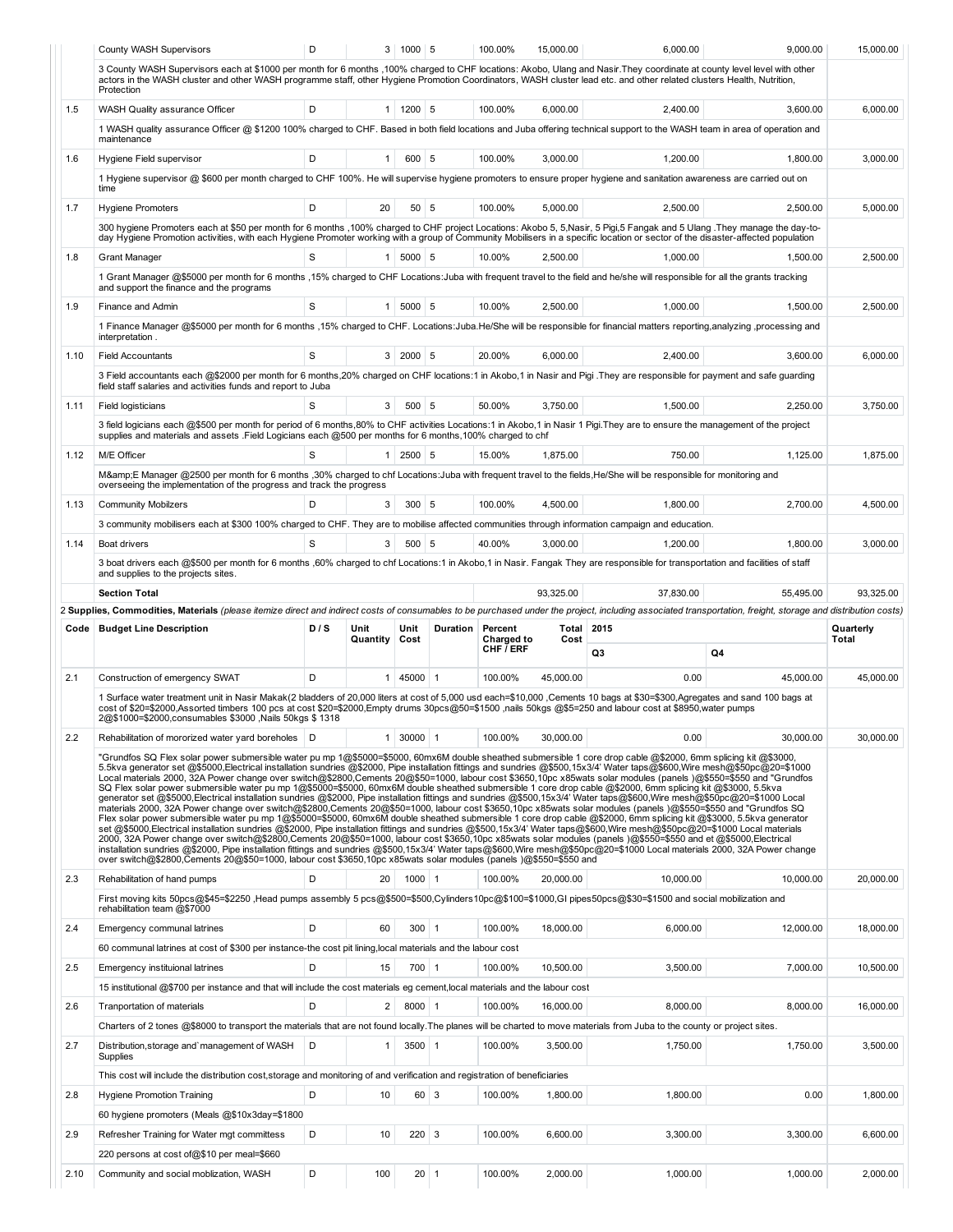| awareness sessions will be conducted each @\$100x2 quarterly totaling to \$2000 per 2 quarters in all the proposed locations that will focus on emergency water treatment,safe<br>sanitation and safe hygiene.<br>2.11<br>D<br>100<br>$30 \mid 1$<br>100.00%<br>3,000.00<br>3,000.00<br>0.00<br><b>IEC Materials</b><br>3,000.00<br>Banners 20, T-shirts, Posters and caps for visibility of the our intervention and as well as public health hygiene messages on cholera preventions.<br><b>Section Total</b><br>156,400.00<br>38.350.00<br>118,050.00<br>156,400.00<br>3 Equipment (please itemize costs of non-consumables to be purchased under the project)<br>2015<br><b>Budget Line Description</b><br>D/S<br>Unit<br>Unit<br>Duration<br>Percent<br>Total<br>Quarterly<br>Code<br>Charged to<br>Cost<br>Quantity<br>Cost<br>Total<br>CHF / ERF<br>Q4<br>Q3<br>D<br>$1000$ 1<br>3,000.00<br>3,000.00<br>0.00<br>3,000.00<br>3.1<br>Laptops<br>3<br>100.00%<br>These laptops are for our field WASH project 2 pcs@\$500 per laptop<br>3<br>$200$   1<br>600.00<br>600.00<br>0.00<br>3.2<br>Camera<br>D<br>100.00%<br>600.00<br>Camera will be provided to the WASH county team for reporting and @\$200 =\$1000<br><b>Section Total</b><br>3,600.00<br>3,600.00<br>0.00<br>3,600.00<br>4 Contractual Services (please list works and services to be contracted under the project)<br>2015<br><b>Budget Line Description</b><br>D/S<br>Unit<br>Duration<br>Percent<br>Total<br>Quarterly<br>Code<br>Unit<br>Quantity<br>Charged to<br>Cost<br>Total<br>Cost<br>CHF $\bar{I}$ ERF<br>Q4<br>Q3<br>D<br>$2000$ 1<br>100.00%<br>0.00<br>4.1<br>Capacity building for WASH Staff<br>$\mathbf{1}$<br>2,000.00<br>2,000.00<br>2,000.00<br>Nile Hope WASH team need capacity building specifically on project management,3 persons @\$2000 and this training could attended at the regional level<br>0.00<br><b>Section Total</b><br>2,000.00<br>2,000.00<br>2,000.00<br>5 Travel (please itemize travel costs of staff, consultants and other personnel for project implementation)<br>D/S<br>Total<br>2015<br><b>Budget Line Description</b><br>Unit<br>Unit<br>Duration<br>Percent<br>Quarterly<br>Code<br>Total<br>Quantity<br>Cost<br>Charged to<br>Cost<br>CHF / ERF<br>Q3<br>Q4<br>D<br>6<br>$400 \mid 3$<br>100.00%<br>7,200.00<br>3,600.00<br>3,600.00<br>7,200.00<br>5.1<br>Flights<br>\$12,000 for six months per first and the second quarter.100% will be charged to CHF activities and this amount will be deposit into UNHAS Nile Hope account to facilitate the<br>movement of our project staff from Juba to Jonglei and Upper Nile project locations.<br>D<br>$100 \mid 3$<br>100.00%<br>3,000.00<br>1,500.00<br>5.2<br>Field Tranport-local<br>10<br>1,500.00<br>3,000.00<br>Boat hiring for transportation of supplies to payam county quarterly for the counties we dont have a boat<br>D<br>$\overline{2}$<br>$500 \mid 3$<br>3,000.00<br>1,500.00<br>1,500.00<br>5.3<br>100.00%<br>3,000.00<br>Speed boat Fuel<br>Drums of fuel for the 3 counties we have boats<br>5<br>D<br>$100$ 5<br>100.00%<br>2,500.00<br>1,250.00<br>1,250.00<br>5.4<br>Perdium<br>2,500.00<br>The expenses will cover the field allowance staff based in the these counties<br>7,850.00<br><b>Section Total</b><br>15,700.00<br>7.850.00<br>15,700.00<br>6 Transfers and Grants to Counterparts (please list transfers and sub-grants to project implementing partners)<br>Total<br>2015<br><b>Budget Line Description</b><br>D/S<br>Unit<br>Unit<br>Duration<br>Percent<br>Code<br>Quarterly<br>Total<br>Quantity<br>Cost<br><b>Charged to</b><br>Cost<br>CHF / ERF<br>Q4<br>Q3<br>$\mathsf 0$<br><b>Section Total</b><br>0.00<br>0<br>0.00<br>7 General Operating and Other Direct Costs (please include general operating expenses and other direct costs for project implementation)<br>D/S<br>Unit<br>Unit<br>2015<br>Quarterly<br><b>Budget Line Description</b><br>Duration<br>Percent<br>Total<br>Code<br>Quantity<br>Cost<br>Cost<br>Total<br>Charged to<br>CHF / ERF<br>Q4<br>Q3<br>5000 5<br>7.1<br>Office rent<br>9.00%<br>1,125.00<br>1,125.00<br>2,250.00<br>s<br>1<br>2,250.00<br>Juba office@\$5000 per month for 6 months.10% charged to CHF Project WASH<br>$1000$ 5<br>7.2<br>20.00%<br>1,000.00<br>500.00<br>500.00<br>1,000.00<br>Internet<br>$\mathbf{1}$<br>s<br>1 Internets @\$1000 per month for 6 months, 20% charged on chf Locations: Akobo and Juba offices<br>$1000$ 5<br>20.00%<br>1,000.00<br>500.00<br>500.00<br>1,000.00<br>7.3<br>Office Supplies<br>s<br>$\mathbf{1}$<br>Printing papers, cartridges, pens ect<br>1000 5<br>7.4<br>$\mathbf{1}$<br>20.00%<br>1,000.00<br>500.00<br>500.00<br>1,000.00<br><b>Utility Cost(Lighting</b><br>s<br>Ofice running cost like generator fuel, office consumables<br>7.5<br>D<br>1<br>264.57 5<br>100.00%<br>1,322.85<br>661.42<br>661.43<br>1,322.85<br><b>Bank Charges</b><br>1% of the total fund in the bank transactions will be for six months<br>6,572.85<br>3,286.42<br><b>Section Total</b><br>3,286.43<br>6,572.85<br><b>Sub Total Direct Cost</b><br>277,597.85<br>Indirect Programme Support Cost PSC rate (insert percentage, not to exceed 7 per cent)<br>7%<br>Audit Cost (For NGO, in percent)<br>$1\%$<br><b>PSC Amount</b><br>19,431.85<br>2015<br>Total<br>Quarterly Budget Details for PSC<br>Q <sub>4</sub><br>Q3 |        | Campaigns and awareness |  |  |  |  |  |
|----------------------------------------------------------------------------------------------------------------------------------------------------------------------------------------------------------------------------------------------------------------------------------------------------------------------------------------------------------------------------------------------------------------------------------------------------------------------------------------------------------------------------------------------------------------------------------------------------------------------------------------------------------------------------------------------------------------------------------------------------------------------------------------------------------------------------------------------------------------------------------------------------------------------------------------------------------------------------------------------------------------------------------------------------------------------------------------------------------------------------------------------------------------------------------------------------------------------------------------------------------------------------------------------------------------------------------------------------------------------------------------------------------------------------------------------------------------------------------------------------------------------------------------------------------------------------------------------------------------------------------------------------------------------------------------------------------------------------------------------------------------------------------------------------------------------------------------------------------------------------------------------------------------------------------------------------------------------------------------------------------------------------------------------------------------------------------------------------------------------------------------------------------------------------------------------------------------------------------------------------------------------------------------------------------------------------------------------------------------------------------------------------------------------------------------------------------------------------------------------------------------------------------------------------------------------------------------------------------------------------------------------------------------------------------------------------------------------------------------------------------------------------------------------------------------------------------------------------------------------------------------------------------------------------------------------------------------------------------------------------------------------------------------------------------------------------------------------------------------------------------------------------------------------------------------------------------------------------------------------------------------------------------------------------------------------------------------------------------------------------------------------------------------------------------------------------------------------------------------------------------------------------------------------------------------------------------------------------------------------------------------------------------------------------------------------------------------------------------------------------------------------------------------------------------------------------------------------------------------------------------------------------------------------------------------------------------------------------------------------------------------------------------------------------------------------------------------------------------------------------------------------------------------------------------------------------------------------------------------------------------------------------------------------------------------------------------------------------------------------------------------------------------------------------------------------------------------------------------------------------------------------------------------------------------------------------------------------------------------------------------------------------------------------------------------------------------------------------------------------------------------------------------------------------------------------------------------------------------------------------------------------------------------------------------------------------------------------------------------------------------------------------------------------------------------------------------------------------------------------------------------------------------------------------------------------------------------------------------------------------------------------------------------------------------------------------------------------------------------------------------------------------------------|--------|-------------------------|--|--|--|--|--|
|                                                                                                                                                                                                                                                                                                                                                                                                                                                                                                                                                                                                                                                                                                                                                                                                                                                                                                                                                                                                                                                                                                                                                                                                                                                                                                                                                                                                                                                                                                                                                                                                                                                                                                                                                                                                                                                                                                                                                                                                                                                                                                                                                                                                                                                                                                                                                                                                                                                                                                                                                                                                                                                                                                                                                                                                                                                                                                                                                                                                                                                                                                                                                                                                                                                                                                                                                                                                                                                                                                                                                                                                                                                                                                                                                                                                                                                                                                                                                                                                                                                                                                                                                                                                                                                                                                                                                                                                                                                                                                                                                                                                                                                                                                                                                                                                                                                                                                                                                                                                                                                                                                                                                                                                                                                                                                                                                                                                                |        |                         |  |  |  |  |  |
|                                                                                                                                                                                                                                                                                                                                                                                                                                                                                                                                                                                                                                                                                                                                                                                                                                                                                                                                                                                                                                                                                                                                                                                                                                                                                                                                                                                                                                                                                                                                                                                                                                                                                                                                                                                                                                                                                                                                                                                                                                                                                                                                                                                                                                                                                                                                                                                                                                                                                                                                                                                                                                                                                                                                                                                                                                                                                                                                                                                                                                                                                                                                                                                                                                                                                                                                                                                                                                                                                                                                                                                                                                                                                                                                                                                                                                                                                                                                                                                                                                                                                                                                                                                                                                                                                                                                                                                                                                                                                                                                                                                                                                                                                                                                                                                                                                                                                                                                                                                                                                                                                                                                                                                                                                                                                                                                                                                                                |        |                         |  |  |  |  |  |
|                                                                                                                                                                                                                                                                                                                                                                                                                                                                                                                                                                                                                                                                                                                                                                                                                                                                                                                                                                                                                                                                                                                                                                                                                                                                                                                                                                                                                                                                                                                                                                                                                                                                                                                                                                                                                                                                                                                                                                                                                                                                                                                                                                                                                                                                                                                                                                                                                                                                                                                                                                                                                                                                                                                                                                                                                                                                                                                                                                                                                                                                                                                                                                                                                                                                                                                                                                                                                                                                                                                                                                                                                                                                                                                                                                                                                                                                                                                                                                                                                                                                                                                                                                                                                                                                                                                                                                                                                                                                                                                                                                                                                                                                                                                                                                                                                                                                                                                                                                                                                                                                                                                                                                                                                                                                                                                                                                                                                |        |                         |  |  |  |  |  |
|                                                                                                                                                                                                                                                                                                                                                                                                                                                                                                                                                                                                                                                                                                                                                                                                                                                                                                                                                                                                                                                                                                                                                                                                                                                                                                                                                                                                                                                                                                                                                                                                                                                                                                                                                                                                                                                                                                                                                                                                                                                                                                                                                                                                                                                                                                                                                                                                                                                                                                                                                                                                                                                                                                                                                                                                                                                                                                                                                                                                                                                                                                                                                                                                                                                                                                                                                                                                                                                                                                                                                                                                                                                                                                                                                                                                                                                                                                                                                                                                                                                                                                                                                                                                                                                                                                                                                                                                                                                                                                                                                                                                                                                                                                                                                                                                                                                                                                                                                                                                                                                                                                                                                                                                                                                                                                                                                                                                                |        |                         |  |  |  |  |  |
|                                                                                                                                                                                                                                                                                                                                                                                                                                                                                                                                                                                                                                                                                                                                                                                                                                                                                                                                                                                                                                                                                                                                                                                                                                                                                                                                                                                                                                                                                                                                                                                                                                                                                                                                                                                                                                                                                                                                                                                                                                                                                                                                                                                                                                                                                                                                                                                                                                                                                                                                                                                                                                                                                                                                                                                                                                                                                                                                                                                                                                                                                                                                                                                                                                                                                                                                                                                                                                                                                                                                                                                                                                                                                                                                                                                                                                                                                                                                                                                                                                                                                                                                                                                                                                                                                                                                                                                                                                                                                                                                                                                                                                                                                                                                                                                                                                                                                                                                                                                                                                                                                                                                                                                                                                                                                                                                                                                                                |        |                         |  |  |  |  |  |
|                                                                                                                                                                                                                                                                                                                                                                                                                                                                                                                                                                                                                                                                                                                                                                                                                                                                                                                                                                                                                                                                                                                                                                                                                                                                                                                                                                                                                                                                                                                                                                                                                                                                                                                                                                                                                                                                                                                                                                                                                                                                                                                                                                                                                                                                                                                                                                                                                                                                                                                                                                                                                                                                                                                                                                                                                                                                                                                                                                                                                                                                                                                                                                                                                                                                                                                                                                                                                                                                                                                                                                                                                                                                                                                                                                                                                                                                                                                                                                                                                                                                                                                                                                                                                                                                                                                                                                                                                                                                                                                                                                                                                                                                                                                                                                                                                                                                                                                                                                                                                                                                                                                                                                                                                                                                                                                                                                                                                |        |                         |  |  |  |  |  |
|                                                                                                                                                                                                                                                                                                                                                                                                                                                                                                                                                                                                                                                                                                                                                                                                                                                                                                                                                                                                                                                                                                                                                                                                                                                                                                                                                                                                                                                                                                                                                                                                                                                                                                                                                                                                                                                                                                                                                                                                                                                                                                                                                                                                                                                                                                                                                                                                                                                                                                                                                                                                                                                                                                                                                                                                                                                                                                                                                                                                                                                                                                                                                                                                                                                                                                                                                                                                                                                                                                                                                                                                                                                                                                                                                                                                                                                                                                                                                                                                                                                                                                                                                                                                                                                                                                                                                                                                                                                                                                                                                                                                                                                                                                                                                                                                                                                                                                                                                                                                                                                                                                                                                                                                                                                                                                                                                                                                                |        |                         |  |  |  |  |  |
|                                                                                                                                                                                                                                                                                                                                                                                                                                                                                                                                                                                                                                                                                                                                                                                                                                                                                                                                                                                                                                                                                                                                                                                                                                                                                                                                                                                                                                                                                                                                                                                                                                                                                                                                                                                                                                                                                                                                                                                                                                                                                                                                                                                                                                                                                                                                                                                                                                                                                                                                                                                                                                                                                                                                                                                                                                                                                                                                                                                                                                                                                                                                                                                                                                                                                                                                                                                                                                                                                                                                                                                                                                                                                                                                                                                                                                                                                                                                                                                                                                                                                                                                                                                                                                                                                                                                                                                                                                                                                                                                                                                                                                                                                                                                                                                                                                                                                                                                                                                                                                                                                                                                                                                                                                                                                                                                                                                                                |        |                         |  |  |  |  |  |
|                                                                                                                                                                                                                                                                                                                                                                                                                                                                                                                                                                                                                                                                                                                                                                                                                                                                                                                                                                                                                                                                                                                                                                                                                                                                                                                                                                                                                                                                                                                                                                                                                                                                                                                                                                                                                                                                                                                                                                                                                                                                                                                                                                                                                                                                                                                                                                                                                                                                                                                                                                                                                                                                                                                                                                                                                                                                                                                                                                                                                                                                                                                                                                                                                                                                                                                                                                                                                                                                                                                                                                                                                                                                                                                                                                                                                                                                                                                                                                                                                                                                                                                                                                                                                                                                                                                                                                                                                                                                                                                                                                                                                                                                                                                                                                                                                                                                                                                                                                                                                                                                                                                                                                                                                                                                                                                                                                                                                |        |                         |  |  |  |  |  |
|                                                                                                                                                                                                                                                                                                                                                                                                                                                                                                                                                                                                                                                                                                                                                                                                                                                                                                                                                                                                                                                                                                                                                                                                                                                                                                                                                                                                                                                                                                                                                                                                                                                                                                                                                                                                                                                                                                                                                                                                                                                                                                                                                                                                                                                                                                                                                                                                                                                                                                                                                                                                                                                                                                                                                                                                                                                                                                                                                                                                                                                                                                                                                                                                                                                                                                                                                                                                                                                                                                                                                                                                                                                                                                                                                                                                                                                                                                                                                                                                                                                                                                                                                                                                                                                                                                                                                                                                                                                                                                                                                                                                                                                                                                                                                                                                                                                                                                                                                                                                                                                                                                                                                                                                                                                                                                                                                                                                                |        |                         |  |  |  |  |  |
|                                                                                                                                                                                                                                                                                                                                                                                                                                                                                                                                                                                                                                                                                                                                                                                                                                                                                                                                                                                                                                                                                                                                                                                                                                                                                                                                                                                                                                                                                                                                                                                                                                                                                                                                                                                                                                                                                                                                                                                                                                                                                                                                                                                                                                                                                                                                                                                                                                                                                                                                                                                                                                                                                                                                                                                                                                                                                                                                                                                                                                                                                                                                                                                                                                                                                                                                                                                                                                                                                                                                                                                                                                                                                                                                                                                                                                                                                                                                                                                                                                                                                                                                                                                                                                                                                                                                                                                                                                                                                                                                                                                                                                                                                                                                                                                                                                                                                                                                                                                                                                                                                                                                                                                                                                                                                                                                                                                                                |        |                         |  |  |  |  |  |
|                                                                                                                                                                                                                                                                                                                                                                                                                                                                                                                                                                                                                                                                                                                                                                                                                                                                                                                                                                                                                                                                                                                                                                                                                                                                                                                                                                                                                                                                                                                                                                                                                                                                                                                                                                                                                                                                                                                                                                                                                                                                                                                                                                                                                                                                                                                                                                                                                                                                                                                                                                                                                                                                                                                                                                                                                                                                                                                                                                                                                                                                                                                                                                                                                                                                                                                                                                                                                                                                                                                                                                                                                                                                                                                                                                                                                                                                                                                                                                                                                                                                                                                                                                                                                                                                                                                                                                                                                                                                                                                                                                                                                                                                                                                                                                                                                                                                                                                                                                                                                                                                                                                                                                                                                                                                                                                                                                                                                |        |                         |  |  |  |  |  |
|                                                                                                                                                                                                                                                                                                                                                                                                                                                                                                                                                                                                                                                                                                                                                                                                                                                                                                                                                                                                                                                                                                                                                                                                                                                                                                                                                                                                                                                                                                                                                                                                                                                                                                                                                                                                                                                                                                                                                                                                                                                                                                                                                                                                                                                                                                                                                                                                                                                                                                                                                                                                                                                                                                                                                                                                                                                                                                                                                                                                                                                                                                                                                                                                                                                                                                                                                                                                                                                                                                                                                                                                                                                                                                                                                                                                                                                                                                                                                                                                                                                                                                                                                                                                                                                                                                                                                                                                                                                                                                                                                                                                                                                                                                                                                                                                                                                                                                                                                                                                                                                                                                                                                                                                                                                                                                                                                                                                                |        |                         |  |  |  |  |  |
|                                                                                                                                                                                                                                                                                                                                                                                                                                                                                                                                                                                                                                                                                                                                                                                                                                                                                                                                                                                                                                                                                                                                                                                                                                                                                                                                                                                                                                                                                                                                                                                                                                                                                                                                                                                                                                                                                                                                                                                                                                                                                                                                                                                                                                                                                                                                                                                                                                                                                                                                                                                                                                                                                                                                                                                                                                                                                                                                                                                                                                                                                                                                                                                                                                                                                                                                                                                                                                                                                                                                                                                                                                                                                                                                                                                                                                                                                                                                                                                                                                                                                                                                                                                                                                                                                                                                                                                                                                                                                                                                                                                                                                                                                                                                                                                                                                                                                                                                                                                                                                                                                                                                                                                                                                                                                                                                                                                                                |        |                         |  |  |  |  |  |
|                                                                                                                                                                                                                                                                                                                                                                                                                                                                                                                                                                                                                                                                                                                                                                                                                                                                                                                                                                                                                                                                                                                                                                                                                                                                                                                                                                                                                                                                                                                                                                                                                                                                                                                                                                                                                                                                                                                                                                                                                                                                                                                                                                                                                                                                                                                                                                                                                                                                                                                                                                                                                                                                                                                                                                                                                                                                                                                                                                                                                                                                                                                                                                                                                                                                                                                                                                                                                                                                                                                                                                                                                                                                                                                                                                                                                                                                                                                                                                                                                                                                                                                                                                                                                                                                                                                                                                                                                                                                                                                                                                                                                                                                                                                                                                                                                                                                                                                                                                                                                                                                                                                                                                                                                                                                                                                                                                                                                |        |                         |  |  |  |  |  |
|                                                                                                                                                                                                                                                                                                                                                                                                                                                                                                                                                                                                                                                                                                                                                                                                                                                                                                                                                                                                                                                                                                                                                                                                                                                                                                                                                                                                                                                                                                                                                                                                                                                                                                                                                                                                                                                                                                                                                                                                                                                                                                                                                                                                                                                                                                                                                                                                                                                                                                                                                                                                                                                                                                                                                                                                                                                                                                                                                                                                                                                                                                                                                                                                                                                                                                                                                                                                                                                                                                                                                                                                                                                                                                                                                                                                                                                                                                                                                                                                                                                                                                                                                                                                                                                                                                                                                                                                                                                                                                                                                                                                                                                                                                                                                                                                                                                                                                                                                                                                                                                                                                                                                                                                                                                                                                                                                                                                                |        |                         |  |  |  |  |  |
|                                                                                                                                                                                                                                                                                                                                                                                                                                                                                                                                                                                                                                                                                                                                                                                                                                                                                                                                                                                                                                                                                                                                                                                                                                                                                                                                                                                                                                                                                                                                                                                                                                                                                                                                                                                                                                                                                                                                                                                                                                                                                                                                                                                                                                                                                                                                                                                                                                                                                                                                                                                                                                                                                                                                                                                                                                                                                                                                                                                                                                                                                                                                                                                                                                                                                                                                                                                                                                                                                                                                                                                                                                                                                                                                                                                                                                                                                                                                                                                                                                                                                                                                                                                                                                                                                                                                                                                                                                                                                                                                                                                                                                                                                                                                                                                                                                                                                                                                                                                                                                                                                                                                                                                                                                                                                                                                                                                                                |        |                         |  |  |  |  |  |
|                                                                                                                                                                                                                                                                                                                                                                                                                                                                                                                                                                                                                                                                                                                                                                                                                                                                                                                                                                                                                                                                                                                                                                                                                                                                                                                                                                                                                                                                                                                                                                                                                                                                                                                                                                                                                                                                                                                                                                                                                                                                                                                                                                                                                                                                                                                                                                                                                                                                                                                                                                                                                                                                                                                                                                                                                                                                                                                                                                                                                                                                                                                                                                                                                                                                                                                                                                                                                                                                                                                                                                                                                                                                                                                                                                                                                                                                                                                                                                                                                                                                                                                                                                                                                                                                                                                                                                                                                                                                                                                                                                                                                                                                                                                                                                                                                                                                                                                                                                                                                                                                                                                                                                                                                                                                                                                                                                                                                |        |                         |  |  |  |  |  |
|                                                                                                                                                                                                                                                                                                                                                                                                                                                                                                                                                                                                                                                                                                                                                                                                                                                                                                                                                                                                                                                                                                                                                                                                                                                                                                                                                                                                                                                                                                                                                                                                                                                                                                                                                                                                                                                                                                                                                                                                                                                                                                                                                                                                                                                                                                                                                                                                                                                                                                                                                                                                                                                                                                                                                                                                                                                                                                                                                                                                                                                                                                                                                                                                                                                                                                                                                                                                                                                                                                                                                                                                                                                                                                                                                                                                                                                                                                                                                                                                                                                                                                                                                                                                                                                                                                                                                                                                                                                                                                                                                                                                                                                                                                                                                                                                                                                                                                                                                                                                                                                                                                                                                                                                                                                                                                                                                                                                                |        |                         |  |  |  |  |  |
|                                                                                                                                                                                                                                                                                                                                                                                                                                                                                                                                                                                                                                                                                                                                                                                                                                                                                                                                                                                                                                                                                                                                                                                                                                                                                                                                                                                                                                                                                                                                                                                                                                                                                                                                                                                                                                                                                                                                                                                                                                                                                                                                                                                                                                                                                                                                                                                                                                                                                                                                                                                                                                                                                                                                                                                                                                                                                                                                                                                                                                                                                                                                                                                                                                                                                                                                                                                                                                                                                                                                                                                                                                                                                                                                                                                                                                                                                                                                                                                                                                                                                                                                                                                                                                                                                                                                                                                                                                                                                                                                                                                                                                                                                                                                                                                                                                                                                                                                                                                                                                                                                                                                                                                                                                                                                                                                                                                                                |        |                         |  |  |  |  |  |
|                                                                                                                                                                                                                                                                                                                                                                                                                                                                                                                                                                                                                                                                                                                                                                                                                                                                                                                                                                                                                                                                                                                                                                                                                                                                                                                                                                                                                                                                                                                                                                                                                                                                                                                                                                                                                                                                                                                                                                                                                                                                                                                                                                                                                                                                                                                                                                                                                                                                                                                                                                                                                                                                                                                                                                                                                                                                                                                                                                                                                                                                                                                                                                                                                                                                                                                                                                                                                                                                                                                                                                                                                                                                                                                                                                                                                                                                                                                                                                                                                                                                                                                                                                                                                                                                                                                                                                                                                                                                                                                                                                                                                                                                                                                                                                                                                                                                                                                                                                                                                                                                                                                                                                                                                                                                                                                                                                                                                |        |                         |  |  |  |  |  |
|                                                                                                                                                                                                                                                                                                                                                                                                                                                                                                                                                                                                                                                                                                                                                                                                                                                                                                                                                                                                                                                                                                                                                                                                                                                                                                                                                                                                                                                                                                                                                                                                                                                                                                                                                                                                                                                                                                                                                                                                                                                                                                                                                                                                                                                                                                                                                                                                                                                                                                                                                                                                                                                                                                                                                                                                                                                                                                                                                                                                                                                                                                                                                                                                                                                                                                                                                                                                                                                                                                                                                                                                                                                                                                                                                                                                                                                                                                                                                                                                                                                                                                                                                                                                                                                                                                                                                                                                                                                                                                                                                                                                                                                                                                                                                                                                                                                                                                                                                                                                                                                                                                                                                                                                                                                                                                                                                                                                                |        |                         |  |  |  |  |  |
|                                                                                                                                                                                                                                                                                                                                                                                                                                                                                                                                                                                                                                                                                                                                                                                                                                                                                                                                                                                                                                                                                                                                                                                                                                                                                                                                                                                                                                                                                                                                                                                                                                                                                                                                                                                                                                                                                                                                                                                                                                                                                                                                                                                                                                                                                                                                                                                                                                                                                                                                                                                                                                                                                                                                                                                                                                                                                                                                                                                                                                                                                                                                                                                                                                                                                                                                                                                                                                                                                                                                                                                                                                                                                                                                                                                                                                                                                                                                                                                                                                                                                                                                                                                                                                                                                                                                                                                                                                                                                                                                                                                                                                                                                                                                                                                                                                                                                                                                                                                                                                                                                                                                                                                                                                                                                                                                                                                                                |        |                         |  |  |  |  |  |
|                                                                                                                                                                                                                                                                                                                                                                                                                                                                                                                                                                                                                                                                                                                                                                                                                                                                                                                                                                                                                                                                                                                                                                                                                                                                                                                                                                                                                                                                                                                                                                                                                                                                                                                                                                                                                                                                                                                                                                                                                                                                                                                                                                                                                                                                                                                                                                                                                                                                                                                                                                                                                                                                                                                                                                                                                                                                                                                                                                                                                                                                                                                                                                                                                                                                                                                                                                                                                                                                                                                                                                                                                                                                                                                                                                                                                                                                                                                                                                                                                                                                                                                                                                                                                                                                                                                                                                                                                                                                                                                                                                                                                                                                                                                                                                                                                                                                                                                                                                                                                                                                                                                                                                                                                                                                                                                                                                                                                |        |                         |  |  |  |  |  |
|                                                                                                                                                                                                                                                                                                                                                                                                                                                                                                                                                                                                                                                                                                                                                                                                                                                                                                                                                                                                                                                                                                                                                                                                                                                                                                                                                                                                                                                                                                                                                                                                                                                                                                                                                                                                                                                                                                                                                                                                                                                                                                                                                                                                                                                                                                                                                                                                                                                                                                                                                                                                                                                                                                                                                                                                                                                                                                                                                                                                                                                                                                                                                                                                                                                                                                                                                                                                                                                                                                                                                                                                                                                                                                                                                                                                                                                                                                                                                                                                                                                                                                                                                                                                                                                                                                                                                                                                                                                                                                                                                                                                                                                                                                                                                                                                                                                                                                                                                                                                                                                                                                                                                                                                                                                                                                                                                                                                                |        |                         |  |  |  |  |  |
|                                                                                                                                                                                                                                                                                                                                                                                                                                                                                                                                                                                                                                                                                                                                                                                                                                                                                                                                                                                                                                                                                                                                                                                                                                                                                                                                                                                                                                                                                                                                                                                                                                                                                                                                                                                                                                                                                                                                                                                                                                                                                                                                                                                                                                                                                                                                                                                                                                                                                                                                                                                                                                                                                                                                                                                                                                                                                                                                                                                                                                                                                                                                                                                                                                                                                                                                                                                                                                                                                                                                                                                                                                                                                                                                                                                                                                                                                                                                                                                                                                                                                                                                                                                                                                                                                                                                                                                                                                                                                                                                                                                                                                                                                                                                                                                                                                                                                                                                                                                                                                                                                                                                                                                                                                                                                                                                                                                                                |        |                         |  |  |  |  |  |
|                                                                                                                                                                                                                                                                                                                                                                                                                                                                                                                                                                                                                                                                                                                                                                                                                                                                                                                                                                                                                                                                                                                                                                                                                                                                                                                                                                                                                                                                                                                                                                                                                                                                                                                                                                                                                                                                                                                                                                                                                                                                                                                                                                                                                                                                                                                                                                                                                                                                                                                                                                                                                                                                                                                                                                                                                                                                                                                                                                                                                                                                                                                                                                                                                                                                                                                                                                                                                                                                                                                                                                                                                                                                                                                                                                                                                                                                                                                                                                                                                                                                                                                                                                                                                                                                                                                                                                                                                                                                                                                                                                                                                                                                                                                                                                                                                                                                                                                                                                                                                                                                                                                                                                                                                                                                                                                                                                                                                |        |                         |  |  |  |  |  |
|                                                                                                                                                                                                                                                                                                                                                                                                                                                                                                                                                                                                                                                                                                                                                                                                                                                                                                                                                                                                                                                                                                                                                                                                                                                                                                                                                                                                                                                                                                                                                                                                                                                                                                                                                                                                                                                                                                                                                                                                                                                                                                                                                                                                                                                                                                                                                                                                                                                                                                                                                                                                                                                                                                                                                                                                                                                                                                                                                                                                                                                                                                                                                                                                                                                                                                                                                                                                                                                                                                                                                                                                                                                                                                                                                                                                                                                                                                                                                                                                                                                                                                                                                                                                                                                                                                                                                                                                                                                                                                                                                                                                                                                                                                                                                                                                                                                                                                                                                                                                                                                                                                                                                                                                                                                                                                                                                                                                                |        |                         |  |  |  |  |  |
|                                                                                                                                                                                                                                                                                                                                                                                                                                                                                                                                                                                                                                                                                                                                                                                                                                                                                                                                                                                                                                                                                                                                                                                                                                                                                                                                                                                                                                                                                                                                                                                                                                                                                                                                                                                                                                                                                                                                                                                                                                                                                                                                                                                                                                                                                                                                                                                                                                                                                                                                                                                                                                                                                                                                                                                                                                                                                                                                                                                                                                                                                                                                                                                                                                                                                                                                                                                                                                                                                                                                                                                                                                                                                                                                                                                                                                                                                                                                                                                                                                                                                                                                                                                                                                                                                                                                                                                                                                                                                                                                                                                                                                                                                                                                                                                                                                                                                                                                                                                                                                                                                                                                                                                                                                                                                                                                                                                                                |        |                         |  |  |  |  |  |
|                                                                                                                                                                                                                                                                                                                                                                                                                                                                                                                                                                                                                                                                                                                                                                                                                                                                                                                                                                                                                                                                                                                                                                                                                                                                                                                                                                                                                                                                                                                                                                                                                                                                                                                                                                                                                                                                                                                                                                                                                                                                                                                                                                                                                                                                                                                                                                                                                                                                                                                                                                                                                                                                                                                                                                                                                                                                                                                                                                                                                                                                                                                                                                                                                                                                                                                                                                                                                                                                                                                                                                                                                                                                                                                                                                                                                                                                                                                                                                                                                                                                                                                                                                                                                                                                                                                                                                                                                                                                                                                                                                                                                                                                                                                                                                                                                                                                                                                                                                                                                                                                                                                                                                                                                                                                                                                                                                                                                |        |                         |  |  |  |  |  |
|                                                                                                                                                                                                                                                                                                                                                                                                                                                                                                                                                                                                                                                                                                                                                                                                                                                                                                                                                                                                                                                                                                                                                                                                                                                                                                                                                                                                                                                                                                                                                                                                                                                                                                                                                                                                                                                                                                                                                                                                                                                                                                                                                                                                                                                                                                                                                                                                                                                                                                                                                                                                                                                                                                                                                                                                                                                                                                                                                                                                                                                                                                                                                                                                                                                                                                                                                                                                                                                                                                                                                                                                                                                                                                                                                                                                                                                                                                                                                                                                                                                                                                                                                                                                                                                                                                                                                                                                                                                                                                                                                                                                                                                                                                                                                                                                                                                                                                                                                                                                                                                                                                                                                                                                                                                                                                                                                                                                                |        |                         |  |  |  |  |  |
|                                                                                                                                                                                                                                                                                                                                                                                                                                                                                                                                                                                                                                                                                                                                                                                                                                                                                                                                                                                                                                                                                                                                                                                                                                                                                                                                                                                                                                                                                                                                                                                                                                                                                                                                                                                                                                                                                                                                                                                                                                                                                                                                                                                                                                                                                                                                                                                                                                                                                                                                                                                                                                                                                                                                                                                                                                                                                                                                                                                                                                                                                                                                                                                                                                                                                                                                                                                                                                                                                                                                                                                                                                                                                                                                                                                                                                                                                                                                                                                                                                                                                                                                                                                                                                                                                                                                                                                                                                                                                                                                                                                                                                                                                                                                                                                                                                                                                                                                                                                                                                                                                                                                                                                                                                                                                                                                                                                                                |        |                         |  |  |  |  |  |
|                                                                                                                                                                                                                                                                                                                                                                                                                                                                                                                                                                                                                                                                                                                                                                                                                                                                                                                                                                                                                                                                                                                                                                                                                                                                                                                                                                                                                                                                                                                                                                                                                                                                                                                                                                                                                                                                                                                                                                                                                                                                                                                                                                                                                                                                                                                                                                                                                                                                                                                                                                                                                                                                                                                                                                                                                                                                                                                                                                                                                                                                                                                                                                                                                                                                                                                                                                                                                                                                                                                                                                                                                                                                                                                                                                                                                                                                                                                                                                                                                                                                                                                                                                                                                                                                                                                                                                                                                                                                                                                                                                                                                                                                                                                                                                                                                                                                                                                                                                                                                                                                                                                                                                                                                                                                                                                                                                                                                |        |                         |  |  |  |  |  |
|                                                                                                                                                                                                                                                                                                                                                                                                                                                                                                                                                                                                                                                                                                                                                                                                                                                                                                                                                                                                                                                                                                                                                                                                                                                                                                                                                                                                                                                                                                                                                                                                                                                                                                                                                                                                                                                                                                                                                                                                                                                                                                                                                                                                                                                                                                                                                                                                                                                                                                                                                                                                                                                                                                                                                                                                                                                                                                                                                                                                                                                                                                                                                                                                                                                                                                                                                                                                                                                                                                                                                                                                                                                                                                                                                                                                                                                                                                                                                                                                                                                                                                                                                                                                                                                                                                                                                                                                                                                                                                                                                                                                                                                                                                                                                                                                                                                                                                                                                                                                                                                                                                                                                                                                                                                                                                                                                                                                                |        |                         |  |  |  |  |  |
|                                                                                                                                                                                                                                                                                                                                                                                                                                                                                                                                                                                                                                                                                                                                                                                                                                                                                                                                                                                                                                                                                                                                                                                                                                                                                                                                                                                                                                                                                                                                                                                                                                                                                                                                                                                                                                                                                                                                                                                                                                                                                                                                                                                                                                                                                                                                                                                                                                                                                                                                                                                                                                                                                                                                                                                                                                                                                                                                                                                                                                                                                                                                                                                                                                                                                                                                                                                                                                                                                                                                                                                                                                                                                                                                                                                                                                                                                                                                                                                                                                                                                                                                                                                                                                                                                                                                                                                                                                                                                                                                                                                                                                                                                                                                                                                                                                                                                                                                                                                                                                                                                                                                                                                                                                                                                                                                                                                                                |        |                         |  |  |  |  |  |
|                                                                                                                                                                                                                                                                                                                                                                                                                                                                                                                                                                                                                                                                                                                                                                                                                                                                                                                                                                                                                                                                                                                                                                                                                                                                                                                                                                                                                                                                                                                                                                                                                                                                                                                                                                                                                                                                                                                                                                                                                                                                                                                                                                                                                                                                                                                                                                                                                                                                                                                                                                                                                                                                                                                                                                                                                                                                                                                                                                                                                                                                                                                                                                                                                                                                                                                                                                                                                                                                                                                                                                                                                                                                                                                                                                                                                                                                                                                                                                                                                                                                                                                                                                                                                                                                                                                                                                                                                                                                                                                                                                                                                                                                                                                                                                                                                                                                                                                                                                                                                                                                                                                                                                                                                                                                                                                                                                                                                |        |                         |  |  |  |  |  |
|                                                                                                                                                                                                                                                                                                                                                                                                                                                                                                                                                                                                                                                                                                                                                                                                                                                                                                                                                                                                                                                                                                                                                                                                                                                                                                                                                                                                                                                                                                                                                                                                                                                                                                                                                                                                                                                                                                                                                                                                                                                                                                                                                                                                                                                                                                                                                                                                                                                                                                                                                                                                                                                                                                                                                                                                                                                                                                                                                                                                                                                                                                                                                                                                                                                                                                                                                                                                                                                                                                                                                                                                                                                                                                                                                                                                                                                                                                                                                                                                                                                                                                                                                                                                                                                                                                                                                                                                                                                                                                                                                                                                                                                                                                                                                                                                                                                                                                                                                                                                                                                                                                                                                                                                                                                                                                                                                                                                                |        |                         |  |  |  |  |  |
|                                                                                                                                                                                                                                                                                                                                                                                                                                                                                                                                                                                                                                                                                                                                                                                                                                                                                                                                                                                                                                                                                                                                                                                                                                                                                                                                                                                                                                                                                                                                                                                                                                                                                                                                                                                                                                                                                                                                                                                                                                                                                                                                                                                                                                                                                                                                                                                                                                                                                                                                                                                                                                                                                                                                                                                                                                                                                                                                                                                                                                                                                                                                                                                                                                                                                                                                                                                                                                                                                                                                                                                                                                                                                                                                                                                                                                                                                                                                                                                                                                                                                                                                                                                                                                                                                                                                                                                                                                                                                                                                                                                                                                                                                                                                                                                                                                                                                                                                                                                                                                                                                                                                                                                                                                                                                                                                                                                                                |        |                         |  |  |  |  |  |
|                                                                                                                                                                                                                                                                                                                                                                                                                                                                                                                                                                                                                                                                                                                                                                                                                                                                                                                                                                                                                                                                                                                                                                                                                                                                                                                                                                                                                                                                                                                                                                                                                                                                                                                                                                                                                                                                                                                                                                                                                                                                                                                                                                                                                                                                                                                                                                                                                                                                                                                                                                                                                                                                                                                                                                                                                                                                                                                                                                                                                                                                                                                                                                                                                                                                                                                                                                                                                                                                                                                                                                                                                                                                                                                                                                                                                                                                                                                                                                                                                                                                                                                                                                                                                                                                                                                                                                                                                                                                                                                                                                                                                                                                                                                                                                                                                                                                                                                                                                                                                                                                                                                                                                                                                                                                                                                                                                                                                |        |                         |  |  |  |  |  |
|                                                                                                                                                                                                                                                                                                                                                                                                                                                                                                                                                                                                                                                                                                                                                                                                                                                                                                                                                                                                                                                                                                                                                                                                                                                                                                                                                                                                                                                                                                                                                                                                                                                                                                                                                                                                                                                                                                                                                                                                                                                                                                                                                                                                                                                                                                                                                                                                                                                                                                                                                                                                                                                                                                                                                                                                                                                                                                                                                                                                                                                                                                                                                                                                                                                                                                                                                                                                                                                                                                                                                                                                                                                                                                                                                                                                                                                                                                                                                                                                                                                                                                                                                                                                                                                                                                                                                                                                                                                                                                                                                                                                                                                                                                                                                                                                                                                                                                                                                                                                                                                                                                                                                                                                                                                                                                                                                                                                                |        |                         |  |  |  |  |  |
|                                                                                                                                                                                                                                                                                                                                                                                                                                                                                                                                                                                                                                                                                                                                                                                                                                                                                                                                                                                                                                                                                                                                                                                                                                                                                                                                                                                                                                                                                                                                                                                                                                                                                                                                                                                                                                                                                                                                                                                                                                                                                                                                                                                                                                                                                                                                                                                                                                                                                                                                                                                                                                                                                                                                                                                                                                                                                                                                                                                                                                                                                                                                                                                                                                                                                                                                                                                                                                                                                                                                                                                                                                                                                                                                                                                                                                                                                                                                                                                                                                                                                                                                                                                                                                                                                                                                                                                                                                                                                                                                                                                                                                                                                                                                                                                                                                                                                                                                                                                                                                                                                                                                                                                                                                                                                                                                                                                                                |        |                         |  |  |  |  |  |
|                                                                                                                                                                                                                                                                                                                                                                                                                                                                                                                                                                                                                                                                                                                                                                                                                                                                                                                                                                                                                                                                                                                                                                                                                                                                                                                                                                                                                                                                                                                                                                                                                                                                                                                                                                                                                                                                                                                                                                                                                                                                                                                                                                                                                                                                                                                                                                                                                                                                                                                                                                                                                                                                                                                                                                                                                                                                                                                                                                                                                                                                                                                                                                                                                                                                                                                                                                                                                                                                                                                                                                                                                                                                                                                                                                                                                                                                                                                                                                                                                                                                                                                                                                                                                                                                                                                                                                                                                                                                                                                                                                                                                                                                                                                                                                                                                                                                                                                                                                                                                                                                                                                                                                                                                                                                                                                                                                                                                |        |                         |  |  |  |  |  |
|                                                                                                                                                                                                                                                                                                                                                                                                                                                                                                                                                                                                                                                                                                                                                                                                                                                                                                                                                                                                                                                                                                                                                                                                                                                                                                                                                                                                                                                                                                                                                                                                                                                                                                                                                                                                                                                                                                                                                                                                                                                                                                                                                                                                                                                                                                                                                                                                                                                                                                                                                                                                                                                                                                                                                                                                                                                                                                                                                                                                                                                                                                                                                                                                                                                                                                                                                                                                                                                                                                                                                                                                                                                                                                                                                                                                                                                                                                                                                                                                                                                                                                                                                                                                                                                                                                                                                                                                                                                                                                                                                                                                                                                                                                                                                                                                                                                                                                                                                                                                                                                                                                                                                                                                                                                                                                                                                                                                                |        |                         |  |  |  |  |  |
|                                                                                                                                                                                                                                                                                                                                                                                                                                                                                                                                                                                                                                                                                                                                                                                                                                                                                                                                                                                                                                                                                                                                                                                                                                                                                                                                                                                                                                                                                                                                                                                                                                                                                                                                                                                                                                                                                                                                                                                                                                                                                                                                                                                                                                                                                                                                                                                                                                                                                                                                                                                                                                                                                                                                                                                                                                                                                                                                                                                                                                                                                                                                                                                                                                                                                                                                                                                                                                                                                                                                                                                                                                                                                                                                                                                                                                                                                                                                                                                                                                                                                                                                                                                                                                                                                                                                                                                                                                                                                                                                                                                                                                                                                                                                                                                                                                                                                                                                                                                                                                                                                                                                                                                                                                                                                                                                                                                                                |        |                         |  |  |  |  |  |
|                                                                                                                                                                                                                                                                                                                                                                                                                                                                                                                                                                                                                                                                                                                                                                                                                                                                                                                                                                                                                                                                                                                                                                                                                                                                                                                                                                                                                                                                                                                                                                                                                                                                                                                                                                                                                                                                                                                                                                                                                                                                                                                                                                                                                                                                                                                                                                                                                                                                                                                                                                                                                                                                                                                                                                                                                                                                                                                                                                                                                                                                                                                                                                                                                                                                                                                                                                                                                                                                                                                                                                                                                                                                                                                                                                                                                                                                                                                                                                                                                                                                                                                                                                                                                                                                                                                                                                                                                                                                                                                                                                                                                                                                                                                                                                                                                                                                                                                                                                                                                                                                                                                                                                                                                                                                                                                                                                                                                |        |                         |  |  |  |  |  |
|                                                                                                                                                                                                                                                                                                                                                                                                                                                                                                                                                                                                                                                                                                                                                                                                                                                                                                                                                                                                                                                                                                                                                                                                                                                                                                                                                                                                                                                                                                                                                                                                                                                                                                                                                                                                                                                                                                                                                                                                                                                                                                                                                                                                                                                                                                                                                                                                                                                                                                                                                                                                                                                                                                                                                                                                                                                                                                                                                                                                                                                                                                                                                                                                                                                                                                                                                                                                                                                                                                                                                                                                                                                                                                                                                                                                                                                                                                                                                                                                                                                                                                                                                                                                                                                                                                                                                                                                                                                                                                                                                                                                                                                                                                                                                                                                                                                                                                                                                                                                                                                                                                                                                                                                                                                                                                                                                                                                                |        |                         |  |  |  |  |  |
|                                                                                                                                                                                                                                                                                                                                                                                                                                                                                                                                                                                                                                                                                                                                                                                                                                                                                                                                                                                                                                                                                                                                                                                                                                                                                                                                                                                                                                                                                                                                                                                                                                                                                                                                                                                                                                                                                                                                                                                                                                                                                                                                                                                                                                                                                                                                                                                                                                                                                                                                                                                                                                                                                                                                                                                                                                                                                                                                                                                                                                                                                                                                                                                                                                                                                                                                                                                                                                                                                                                                                                                                                                                                                                                                                                                                                                                                                                                                                                                                                                                                                                                                                                                                                                                                                                                                                                                                                                                                                                                                                                                                                                                                                                                                                                                                                                                                                                                                                                                                                                                                                                                                                                                                                                                                                                                                                                                                                |        |                         |  |  |  |  |  |
|                                                                                                                                                                                                                                                                                                                                                                                                                                                                                                                                                                                                                                                                                                                                                                                                                                                                                                                                                                                                                                                                                                                                                                                                                                                                                                                                                                                                                                                                                                                                                                                                                                                                                                                                                                                                                                                                                                                                                                                                                                                                                                                                                                                                                                                                                                                                                                                                                                                                                                                                                                                                                                                                                                                                                                                                                                                                                                                                                                                                                                                                                                                                                                                                                                                                                                                                                                                                                                                                                                                                                                                                                                                                                                                                                                                                                                                                                                                                                                                                                                                                                                                                                                                                                                                                                                                                                                                                                                                                                                                                                                                                                                                                                                                                                                                                                                                                                                                                                                                                                                                                                                                                                                                                                                                                                                                                                                                                                |        |                         |  |  |  |  |  |
|                                                                                                                                                                                                                                                                                                                                                                                                                                                                                                                                                                                                                                                                                                                                                                                                                                                                                                                                                                                                                                                                                                                                                                                                                                                                                                                                                                                                                                                                                                                                                                                                                                                                                                                                                                                                                                                                                                                                                                                                                                                                                                                                                                                                                                                                                                                                                                                                                                                                                                                                                                                                                                                                                                                                                                                                                                                                                                                                                                                                                                                                                                                                                                                                                                                                                                                                                                                                                                                                                                                                                                                                                                                                                                                                                                                                                                                                                                                                                                                                                                                                                                                                                                                                                                                                                                                                                                                                                                                                                                                                                                                                                                                                                                                                                                                                                                                                                                                                                                                                                                                                                                                                                                                                                                                                                                                                                                                                                |        |                         |  |  |  |  |  |
|                                                                                                                                                                                                                                                                                                                                                                                                                                                                                                                                                                                                                                                                                                                                                                                                                                                                                                                                                                                                                                                                                                                                                                                                                                                                                                                                                                                                                                                                                                                                                                                                                                                                                                                                                                                                                                                                                                                                                                                                                                                                                                                                                                                                                                                                                                                                                                                                                                                                                                                                                                                                                                                                                                                                                                                                                                                                                                                                                                                                                                                                                                                                                                                                                                                                                                                                                                                                                                                                                                                                                                                                                                                                                                                                                                                                                                                                                                                                                                                                                                                                                                                                                                                                                                                                                                                                                                                                                                                                                                                                                                                                                                                                                                                                                                                                                                                                                                                                                                                                                                                                                                                                                                                                                                                                                                                                                                                                                |        |                         |  |  |  |  |  |
|                                                                                                                                                                                                                                                                                                                                                                                                                                                                                                                                                                                                                                                                                                                                                                                                                                                                                                                                                                                                                                                                                                                                                                                                                                                                                                                                                                                                                                                                                                                                                                                                                                                                                                                                                                                                                                                                                                                                                                                                                                                                                                                                                                                                                                                                                                                                                                                                                                                                                                                                                                                                                                                                                                                                                                                                                                                                                                                                                                                                                                                                                                                                                                                                                                                                                                                                                                                                                                                                                                                                                                                                                                                                                                                                                                                                                                                                                                                                                                                                                                                                                                                                                                                                                                                                                                                                                                                                                                                                                                                                                                                                                                                                                                                                                                                                                                                                                                                                                                                                                                                                                                                                                                                                                                                                                                                                                                                                                |        |                         |  |  |  |  |  |
|                                                                                                                                                                                                                                                                                                                                                                                                                                                                                                                                                                                                                                                                                                                                                                                                                                                                                                                                                                                                                                                                                                                                                                                                                                                                                                                                                                                                                                                                                                                                                                                                                                                                                                                                                                                                                                                                                                                                                                                                                                                                                                                                                                                                                                                                                                                                                                                                                                                                                                                                                                                                                                                                                                                                                                                                                                                                                                                                                                                                                                                                                                                                                                                                                                                                                                                                                                                                                                                                                                                                                                                                                                                                                                                                                                                                                                                                                                                                                                                                                                                                                                                                                                                                                                                                                                                                                                                                                                                                                                                                                                                                                                                                                                                                                                                                                                                                                                                                                                                                                                                                                                                                                                                                                                                                                                                                                                                                                |        |                         |  |  |  |  |  |
|                                                                                                                                                                                                                                                                                                                                                                                                                                                                                                                                                                                                                                                                                                                                                                                                                                                                                                                                                                                                                                                                                                                                                                                                                                                                                                                                                                                                                                                                                                                                                                                                                                                                                                                                                                                                                                                                                                                                                                                                                                                                                                                                                                                                                                                                                                                                                                                                                                                                                                                                                                                                                                                                                                                                                                                                                                                                                                                                                                                                                                                                                                                                                                                                                                                                                                                                                                                                                                                                                                                                                                                                                                                                                                                                                                                                                                                                                                                                                                                                                                                                                                                                                                                                                                                                                                                                                                                                                                                                                                                                                                                                                                                                                                                                                                                                                                                                                                                                                                                                                                                                                                                                                                                                                                                                                                                                                                                                                |        |                         |  |  |  |  |  |
|                                                                                                                                                                                                                                                                                                                                                                                                                                                                                                                                                                                                                                                                                                                                                                                                                                                                                                                                                                                                                                                                                                                                                                                                                                                                                                                                                                                                                                                                                                                                                                                                                                                                                                                                                                                                                                                                                                                                                                                                                                                                                                                                                                                                                                                                                                                                                                                                                                                                                                                                                                                                                                                                                                                                                                                                                                                                                                                                                                                                                                                                                                                                                                                                                                                                                                                                                                                                                                                                                                                                                                                                                                                                                                                                                                                                                                                                                                                                                                                                                                                                                                                                                                                                                                                                                                                                                                                                                                                                                                                                                                                                                                                                                                                                                                                                                                                                                                                                                                                                                                                                                                                                                                                                                                                                                                                                                                                                                |        |                         |  |  |  |  |  |
|                                                                                                                                                                                                                                                                                                                                                                                                                                                                                                                                                                                                                                                                                                                                                                                                                                                                                                                                                                                                                                                                                                                                                                                                                                                                                                                                                                                                                                                                                                                                                                                                                                                                                                                                                                                                                                                                                                                                                                                                                                                                                                                                                                                                                                                                                                                                                                                                                                                                                                                                                                                                                                                                                                                                                                                                                                                                                                                                                                                                                                                                                                                                                                                                                                                                                                                                                                                                                                                                                                                                                                                                                                                                                                                                                                                                                                                                                                                                                                                                                                                                                                                                                                                                                                                                                                                                                                                                                                                                                                                                                                                                                                                                                                                                                                                                                                                                                                                                                                                                                                                                                                                                                                                                                                                                                                                                                                                                                |        |                         |  |  |  |  |  |
|                                                                                                                                                                                                                                                                                                                                                                                                                                                                                                                                                                                                                                                                                                                                                                                                                                                                                                                                                                                                                                                                                                                                                                                                                                                                                                                                                                                                                                                                                                                                                                                                                                                                                                                                                                                                                                                                                                                                                                                                                                                                                                                                                                                                                                                                                                                                                                                                                                                                                                                                                                                                                                                                                                                                                                                                                                                                                                                                                                                                                                                                                                                                                                                                                                                                                                                                                                                                                                                                                                                                                                                                                                                                                                                                                                                                                                                                                                                                                                                                                                                                                                                                                                                                                                                                                                                                                                                                                                                                                                                                                                                                                                                                                                                                                                                                                                                                                                                                                                                                                                                                                                                                                                                                                                                                                                                                                                                                                |        |                         |  |  |  |  |  |
|                                                                                                                                                                                                                                                                                                                                                                                                                                                                                                                                                                                                                                                                                                                                                                                                                                                                                                                                                                                                                                                                                                                                                                                                                                                                                                                                                                                                                                                                                                                                                                                                                                                                                                                                                                                                                                                                                                                                                                                                                                                                                                                                                                                                                                                                                                                                                                                                                                                                                                                                                                                                                                                                                                                                                                                                                                                                                                                                                                                                                                                                                                                                                                                                                                                                                                                                                                                                                                                                                                                                                                                                                                                                                                                                                                                                                                                                                                                                                                                                                                                                                                                                                                                                                                                                                                                                                                                                                                                                                                                                                                                                                                                                                                                                                                                                                                                                                                                                                                                                                                                                                                                                                                                                                                                                                                                                                                                                                |        |                         |  |  |  |  |  |
|                                                                                                                                                                                                                                                                                                                                                                                                                                                                                                                                                                                                                                                                                                                                                                                                                                                                                                                                                                                                                                                                                                                                                                                                                                                                                                                                                                                                                                                                                                                                                                                                                                                                                                                                                                                                                                                                                                                                                                                                                                                                                                                                                                                                                                                                                                                                                                                                                                                                                                                                                                                                                                                                                                                                                                                                                                                                                                                                                                                                                                                                                                                                                                                                                                                                                                                                                                                                                                                                                                                                                                                                                                                                                                                                                                                                                                                                                                                                                                                                                                                                                                                                                                                                                                                                                                                                                                                                                                                                                                                                                                                                                                                                                                                                                                                                                                                                                                                                                                                                                                                                                                                                                                                                                                                                                                                                                                                                                | Amount |                         |  |  |  |  |  |
|                                                                                                                                                                                                                                                                                                                                                                                                                                                                                                                                                                                                                                                                                                                                                                                                                                                                                                                                                                                                                                                                                                                                                                                                                                                                                                                                                                                                                                                                                                                                                                                                                                                                                                                                                                                                                                                                                                                                                                                                                                                                                                                                                                                                                                                                                                                                                                                                                                                                                                                                                                                                                                                                                                                                                                                                                                                                                                                                                                                                                                                                                                                                                                                                                                                                                                                                                                                                                                                                                                                                                                                                                                                                                                                                                                                                                                                                                                                                                                                                                                                                                                                                                                                                                                                                                                                                                                                                                                                                                                                                                                                                                                                                                                                                                                                                                                                                                                                                                                                                                                                                                                                                                                                                                                                                                                                                                                                                                |        |                         |  |  |  |  |  |